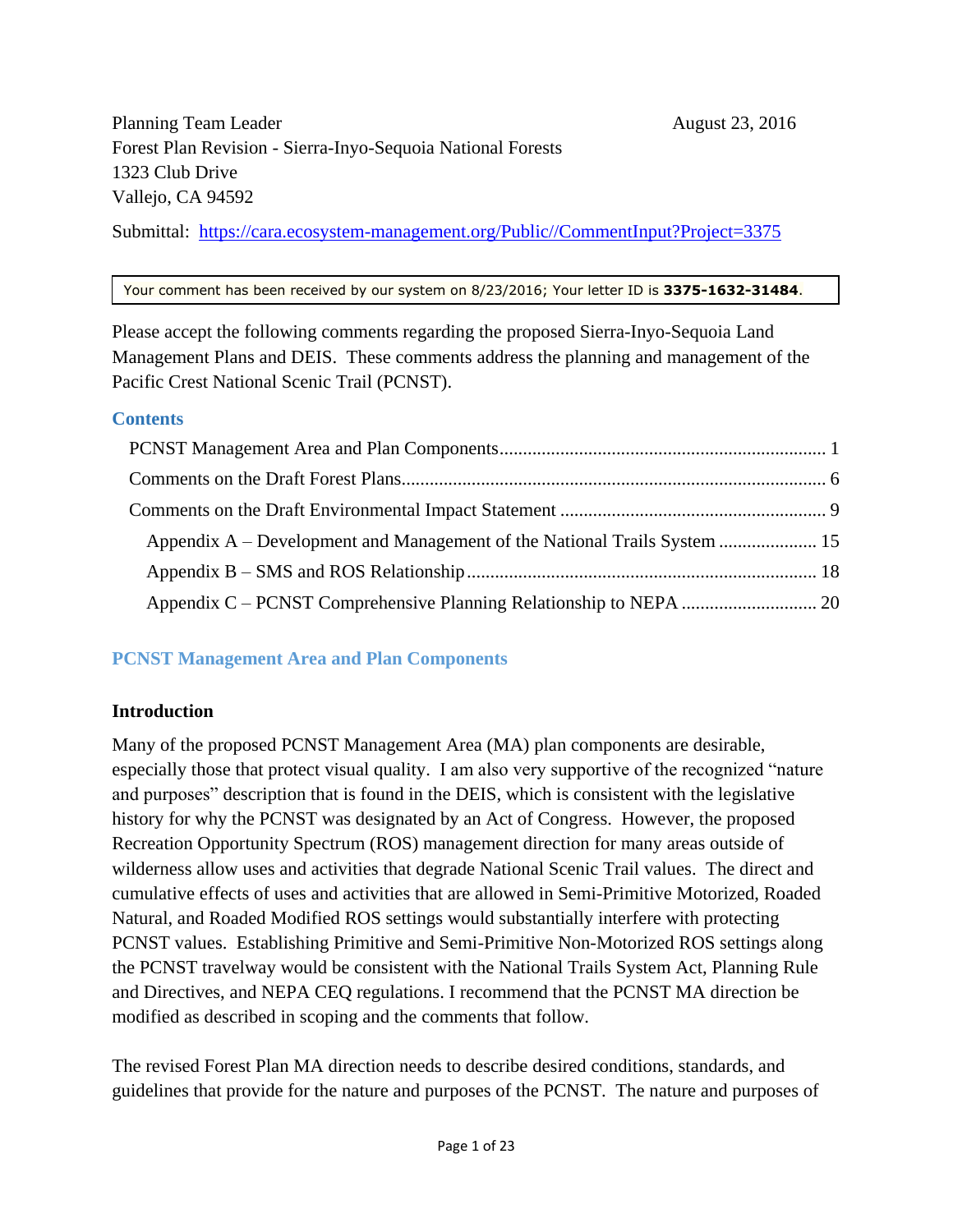the PCNST should recognize hiker and equestrian activities as the primary recreational use as intended by the National Trails System Act (NTSA) and Executive Order 13195 – Trails for America. Management activities and uses within this MA need to be compatible with the nature and purposes of the PCNST (FSM 2353.11, FSM 2353.42, and FSH 1909.12 part 24.4). The NTSA Congressional Record and E.O. 13195 supports the nature and purposes of the PCNST as providing for high-quality, scenic, primitive hiking and horseback riding experiences and to conserve natural, historic, and cultural resources along the corridor. Other recreation and resource uses along the PCNST may be allowed only where there is a determination that the other use would not substantially interfere with the nature and purposes of this National Scenic Trail.

The development and management of National Scenic and Historic Trails must be based on many facets of the NTSA, other applicable laws, Executive Orders, regulations, and policies. Planning guidance for the National Trails System has been modified several times since the legislation was enacted in 1968. In 1976, the NFMA was passed requiring integrated plans; as such, new and revised NFMA directed land management plans are not predisposed by the 1968 NTSA guidance to, "…*be designed to harmonize with and complement any established multipleuse plans for that specific area in order to insure continued maximum benefits from the land.*" Development and management of the National Trails System is discussed in **Appendix A**.

## **PCNST Scoping Comments**

Scoping comments submitted in 2014 state, "*I am very supportive of the inclusion of a mapped PCNST MA with plan components that provide for the nature and purposes of the PCNST. Many of the proposed PCNST plan components are desirable. However, some of the proposed components could allow uses and activities that substantially interfere with the nature and purposes of this National Scenic Trail. The principle concern is only protecting the PCNST from "new" uses and activities, including only addressing new recreation events, new roads, new communication sites, new wind towers, new utility lines, new buildings, and new vehicle crossings; however, some existing uses and activities may have degraded and be continuing to degrade PCNST nature and purposes values. The National Trails System Act does not allow for grandfathered uses and activities that may have or be substantially interfering with the nature and purposes values of the PCNST.*" The draft Plans did not satisfactory address this concern. Previously submitted scoping comments are included in this submittal as **Attachment A** to supplement and support these draft Plan and DEIS comments.

Scoping comments also recommended an alternative to the Proposed Action, as follows: "*The revised LMP should identify a MA corridor of sufficient width to encompass resources, qualities, values and associated settings and the primary use or uses that are present or to be restored along the PCNST travel route. The Forest Plan needs to include a map that displays the extent of the PCNST MA to assure that the nature and purposes of the PCNST are promoted and*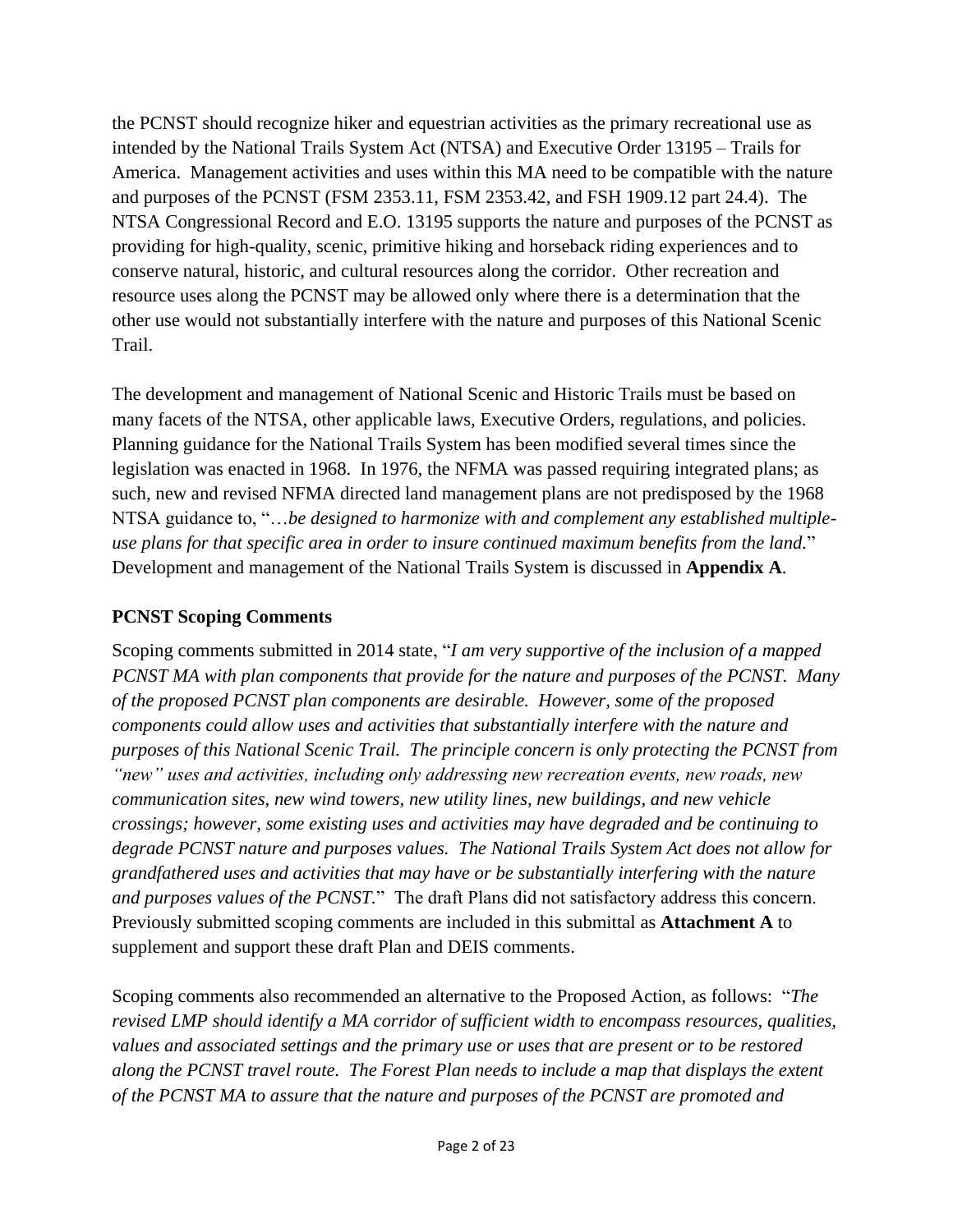*protected. The MA needs to describe nature and purposes desired conditions that are supported by appropriate standards and guidelines. The following are a few broad PCNST MA recommendations:*

*The extent of the PCNST MA needs to be at least one-half mile on both sides of the PCNST travel route following topographic features where it is reasonable to do so, while additional management direction is prescribed for adjacent areas to assure that the PCNST Scenery Management standards are met. This recommendation is based on ROS criteria that identify remoteness for a Semi-Primitive Non-Motorized setting as: An area at least 1/2-mile but not further than 3 miles from all roads, railroads or trails with motorized use; can include the existence of primitive roads and trails if closed to motorized use. More than 3 miles would tend to classify the area as Primitive another desirable setting. The Forest Service Scenery Management System identifies that the middleground begins at 1/2-mile of the travel route.*

- *Management of activities and uses within this MA need to focus on providing for the nature and purposes of the PCNST (FSM 2353.11 and FSM 2353.42). The nature and purposes of the PCNST are to provide for high-quality, scenic, primitive hiking and horseback riding opportunities and to conserve natural, historic, and cultural resources along the PCNST corridor. Other recreation and resource uses along the PCNST may be allowed only where there is a determination that the other use would not substantially interfere with the nature and purposes of the PCNST.*
- *Location and management factors must be considered, such as, the PCNST needs to be located in more primitive ROS classes where available and once located the management of the PCNST corridor (rights-of-way) must provide for a primitive or semi-primitive non-motorized (and no mechanized transport) experiences to extent practicable. Related, scenic management objectives of high or very high need to be met along the PCNST travel route where on federal lands to the extent practicable.*
- *Land management plans need to complete the rights-of-way (NTSA, Sec. 7), Comprehensive Plan (NTSA, Sec. 5), and E.O. 13195 requirements by addressing the following: (1) establish a rights-of-way (Management Area) that is of sufficient width and so located to provide the retention of natural conditions, scenic and historic features, and primitive character of the trail area, and (2) identify specific objectives and practices to be observed in the management of the trail, including the identification of all significant natural, historical, and cultural resources to be preserved..., and an identified carrying capacity [or visitor use management practices] of the trail and a plan for its implementation.*

*Pacific Crest Trail Association, other partners, and volunteers are sought to assist and lead PCNST programs.*"

Specific PCNST MA Plan components were recommended as repeated in the following table with a few refinements.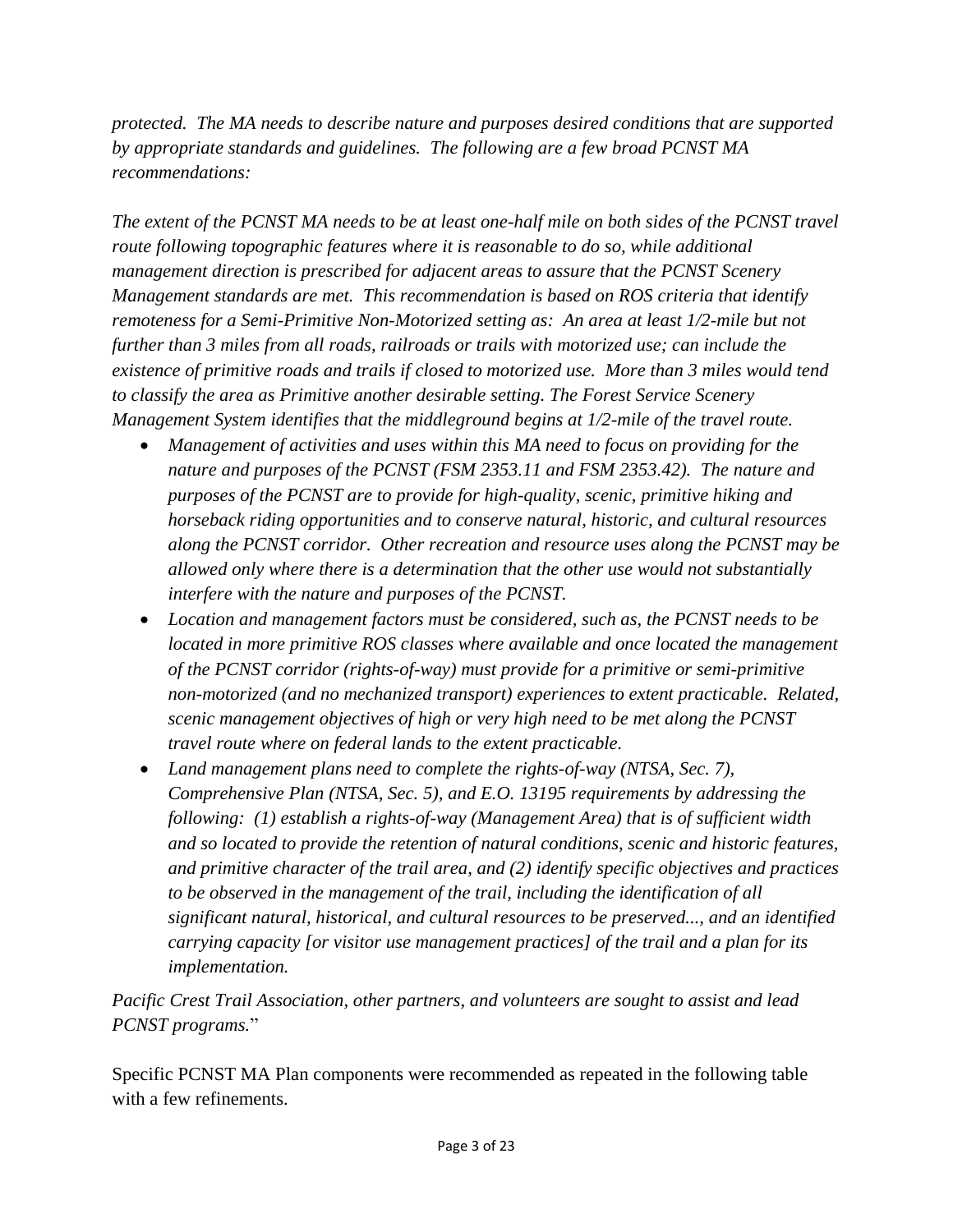#### **PCNST Management Area Desired Conditions**

The Management Area provides for the nature and purposes of the PCNST. The nature and purposes of the PCNST are to provide for high-quality, scenic, primitive hiking and horseback riding experiences and to conserve natural, historic, and cultural resources along the corridor. The PCNST corridor provides panoramic views of undisturbed landscapes in a tranquil scenic environment. The corridor is of sufficient width to encompass national trail resources, qualities, values, associated settings and the primary use or uses. This includes vistas, campsites, water sources and other important resource values. Primitive and Semi-Primitive Non-Motorized ROS class settings are predominate in the PCNST Management Area corridor.

#### **PCNST Management Area Standards or Guidelines<sup>1</sup>**

Scenery Management

Manage the travelway as a concern level 1 travel route. Management activities are to meet a Scenic Integrity Level of Very High or High in the immediate foreground and foreground visual zones. Excepted are management activities that contribute to achieving the overall nature and purposes of the PCNST.

*Forest-wide Standard: Management activities are to meet a Scenic Integrity Level of Very High, High, or Moderate in the middleground as viewed from the PCNST travel routes.*

Recreation Management

Management actions along the PCNST must be compatible with the ROS settings of Primitive class in wilderness and Primitive or Semi-Primitive Non-Motorized class in non-wilderness.

Manage the PCNST to provide high-quality scenic, primitive hiking and pack and saddle stock opportunities. Backpacking, nature walking, day hiking, horseback riding, nature photography, mountain climbing, cross-country skiing, and snowshoeing are compatible with the nature and purposes of the PCNST.

The Management Area is not suitable for motorized and mechanized travel, and such use may only be allowed where consistent with the NTSA Section  $7(c)$  (16 U.S.C. 1246 $(c)$ ). The use of bicycles and other mechanized transport and motorized use is prohibited on the PCNST tread and within the trail corridor, except such use may be allowed at identified crossings.

Special Uses Management

Activities, uses, and events that would require a permit may not be authorized unless the activity, use, or event contributes to achieving the nature and purposes of the PCNST.

#### Minerals Management

Mineral leases are to include stipulations for no surface occupancy.

Permits for the removal of mineral materials are not to be issued.

l

Mineral withdrawals should be enacted in areas with a history of locatable mineral findings.

Timber Production

The Management Area is not suitable for timber production. Timber harvest is not scheduled and does not contribute to the allowable sale quantity.

Vegetation Management

Vegetation may be managed to maintain or improve Threatened, Endangered, and Sensitive species habitat.

<sup>&</sup>lt;sup>1</sup> See FSM 1110.8 for Degree of Compliance or Restriction "Helping Verbs" and "Mood of Verb" Definitions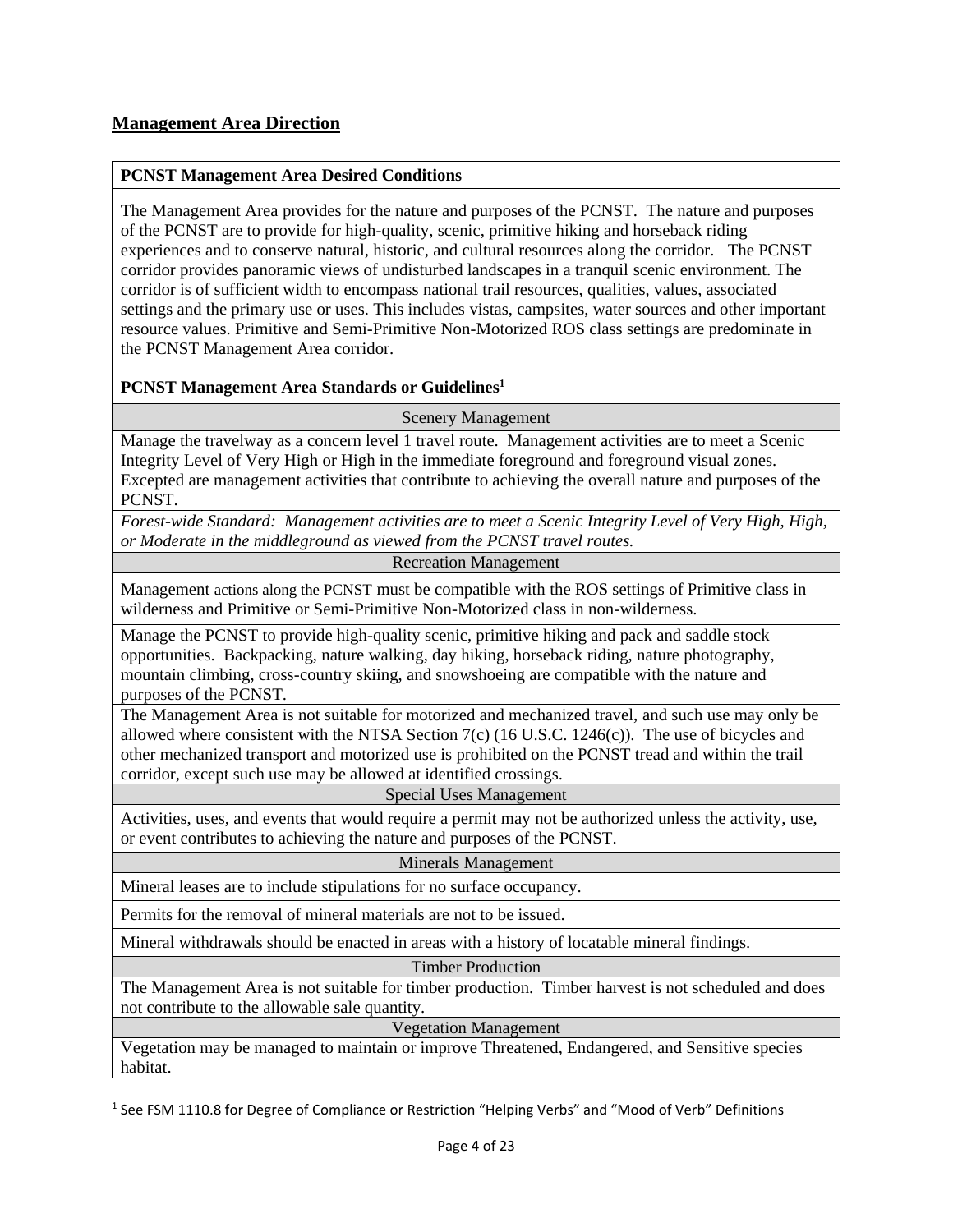Vegetation may be managed to enhance PCNST values, such as to provide vistas to view surrounding landscapes and to conserve natural resources.

Rangelands where affected by livestock use must be maintained in a Proper Functioning Condition.

Lands Acquisition

Provide for land acquisitions to protect the nature and purposes of the PCNST. Land disposals along the PCNST corridor are prohibited.

Travel Routes

The PCNST travel route should fall into Trail Class 2 or 3 and have a Designed Use of Pack and Saddle Stock (FSH 2309.18).

Road construction and reconstruction is prohibited, except as allowed by NTSA Section 7(c) (16 U.S.C. 1246(c)).

Motor vehicle use by the general public is prohibited unless that use:

a. Is necessary to meet emergencies;

b. Is necessary to enable adjacent landowners or those with valid outstanding rights to have reasonable access to their lands or rights;

c. Is for the purpose of allowing private landowners who have agreed to include their lands in the PCNST by cooperative agreement to use or cross those lands or adjacent lands from time to time in accordance with Forest Service regulations; or

d. Is on a motor vehicle route that crosses the PCNST, as long as that use will not substantially interfere with the nature and purposes of the PCNST.

Bicycle use is prohibited on the PCNST travel route, except where trail crossings do not substantially interfere with the PCNST nature and purposes.

Fire Suppression

Fire suppression activities should apply the Minimum Impact Suppression Tactics Implementation Guidelines.

#### Other Uses Considerations

Other uses that could conflict with the nature and purposes of the PCNST may be allowed only where there is a determination that the other use would not substantially interfere with the nature and purposes of the PCNST (16 U.S.C. 1246(c)).

Where congressionally designated areas overlap, apply the management direction that best protects the values for which each designated area was established.

Recognize that the PCNST must intermittently cross roads and intersect with access points.

Implementation Strategies

Partnerships and volunteers are sustained or sought to lead and assist in PCNST programs. Volunteer and cooperative agreements will be developed with the Pacific Crest Trail Association and other volunteers and private organizations that are dedicated to planning, protecting, developing, maintaining, and managing the PCNST in accordance with Sections 2(c), 7(h)(1), and 11 of the NTSA.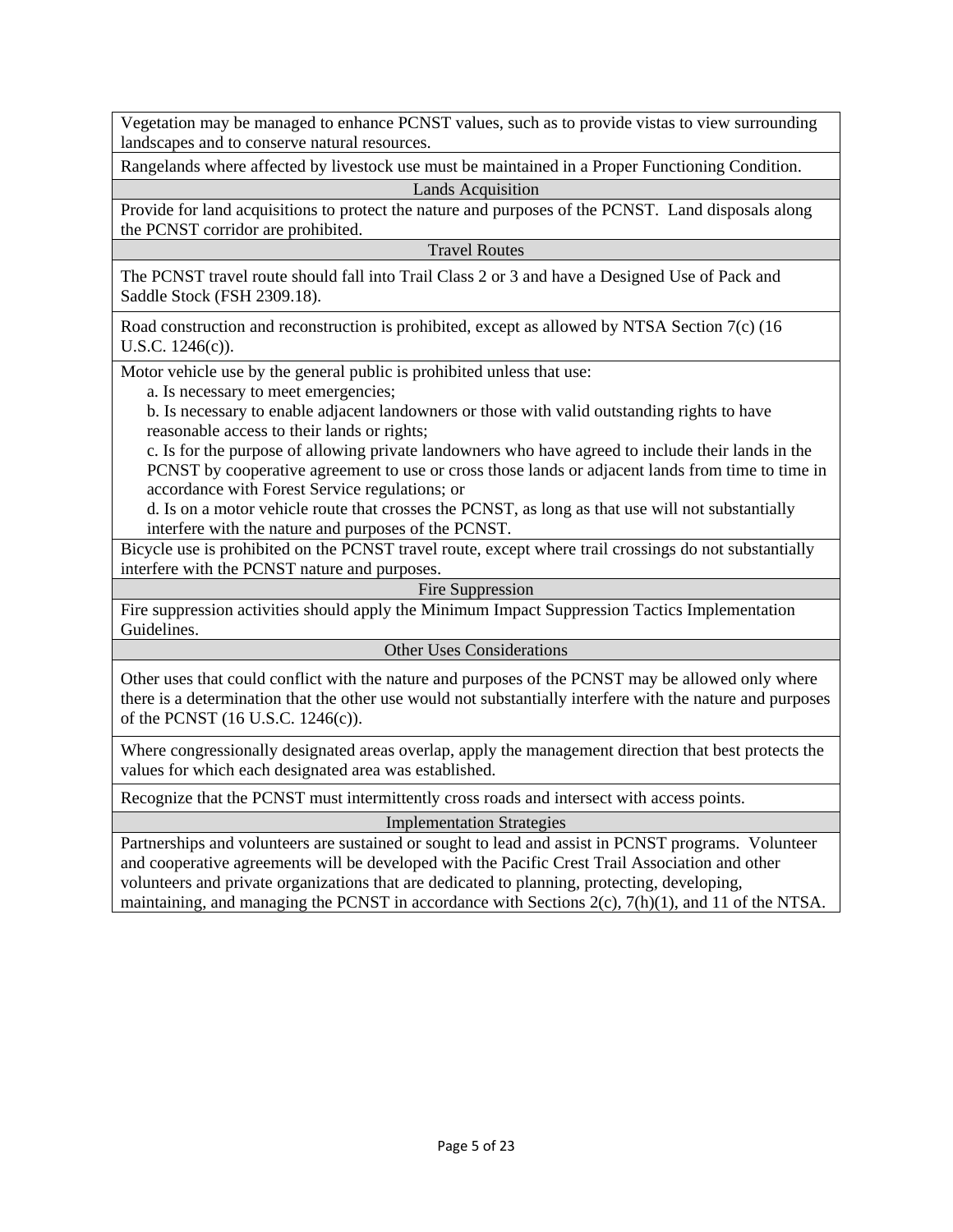### <span id="page-5-0"></span>**Comments on the Draft Forest Plans**

The following are specific observations, comments, and recommendations on the Draft Forest Plans.

### **Management Areas – Pacific Crest National Scenic Trail**

The draft plan states, "*The Pacific Crest National Scenic Trail management area includes the lands in the visible foreground encompassing resources, qualities, values, associated settings and primary uses (Figure 11, appendix A). The visible foreground is the distance zone, up to a half mile, that is visible from the trail at a height of 5 feet, and using terrain to define the boundaries. The Pacific Crest Trail travels through designated wilderness and non-wilderness lands with management direction for both."*

**Observation**: The model to identify the extent of the MA does not reflect establishing ROS classes that provide for the nature and purposes of this National Scenic Trail. Management direction for Semi-Primitive Motorized, Roaded Natural, Rural, and Urban ROS classes allow uses that would substantially interfere with the nature and purposes of the PCNST if the allocation desired conditions are realized. Where the allowed non-motorized activities reflect the purposes for which the National Trail was established, the establishment of Primitive and Semi-Primitive Non-Motorized ROS classes and high and very high scenic integrity allocations would normally protect the nature and purposes (values) of this National Scenic Trail.

Specific to visual mapping, it should be noted that because vegetation is ephemeral and may disappear due to factors such as insects, disease and fire, visual analysis should not consider current vegetation in establishing distance zones or the trail corridor. Another consideration is that the, "*middleground is usually the predominant distance zone at which national forest landscapes are seen, except for regions of flat lands or tall, dense vegetation. At this distance, people can distinguish individual tree-forms, large boulders, flower fields, small openings in the forest, and small rock outcrops. Tree-forms typically stand out vividly in silhouetted situations. Form, texture, and color remain dominant, and pattern is important. Texture is often made up of repetitive tree-forms. In steeper topography, a middleground landscape perspective is similar to an aerial one. Because the viewer is able to see human activities from this perspective in context with the overall landscape, a middleground landscape having steep topography is often the most critical of all distance zones for scenery management*" (Landscape Aesthetics Handbook, page 4- 12). With this in mind, plan components need to protect the PCNST from visual impairment beyond the mapped MA corridor. For clarity, it may desirable to establish a scenic integrity Forest-wide Standard or Guideline that protects the PCNST visual middleground, as recommended in my scoping comments.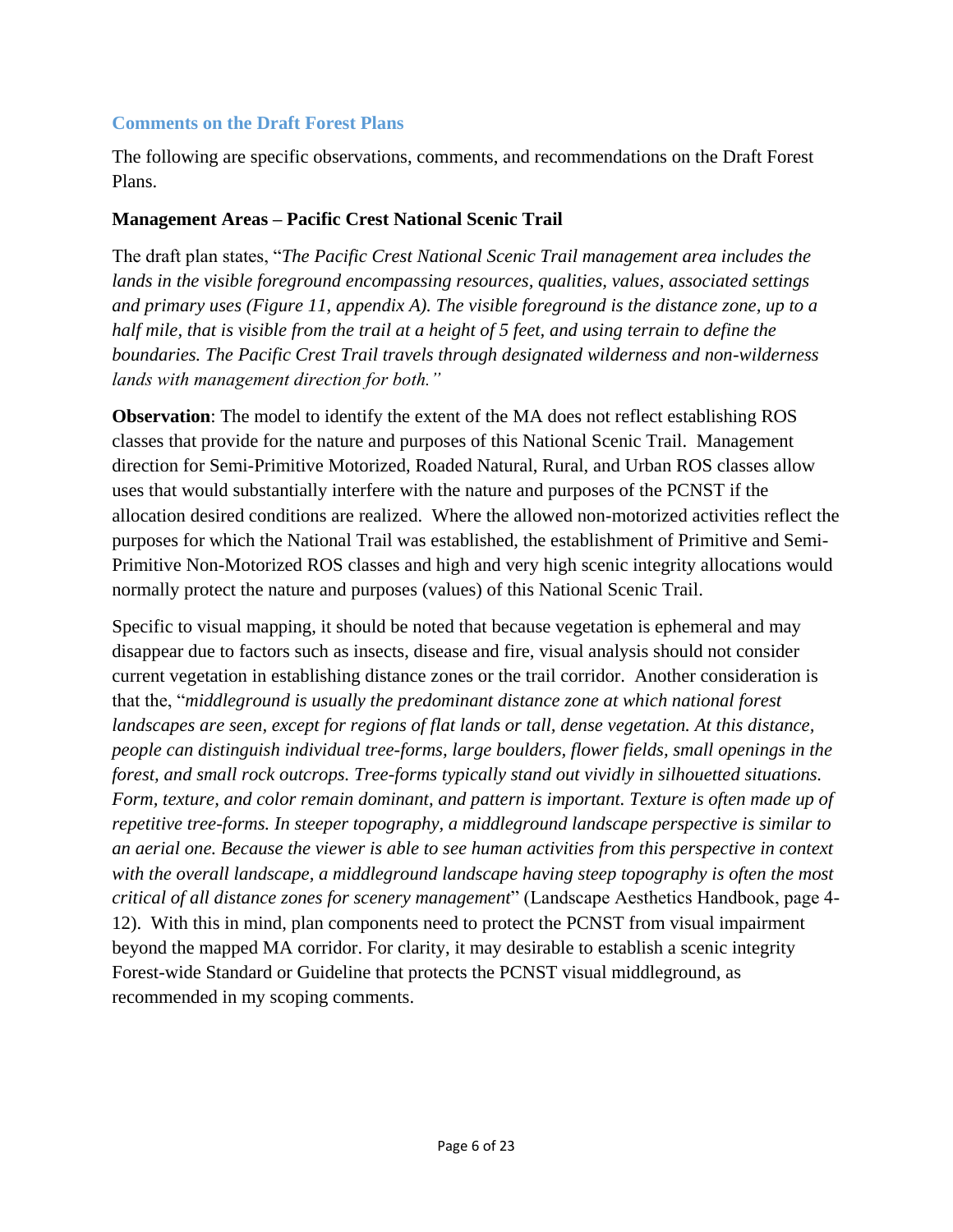## **Management Area Component Recommendations**

Plan components that are recommended in a previous section of this document should be adopted as core elements of the management direction for the PCNST MA. However, the recommendations that follow would improve the proposed draft Forest Plan direction, if adopted.

## **Pacific Crest Trail in Designated Wilderness**

## *Desired Conditions (MA-PCTW-DC)*

**Observation**: Part 01 should embed the PCNST nature and purposes statement, "*The primary policy is to administer the Pacific Crest Trail consistent with the nature and purposes for which this National Scenic Trail was established—to provide for high-quality scenic, primitive hiking and horseback riding opportunities and to conserve natural, historic, and cultural resources along the corridor.*" (DEIS, Volume 1, Pages 532 -537)

## **Pacific Crest Trail outside Designated Wilderness**

## *Desired Conditions (MA-PCT-DC) (Inyo, page 65; Sequoia, pages 65; Sierra, page 66)*

**Observation**: Part 01 needs to embed the nature and purposes statement, "*The primary policy is to administer the Pacific Crest Trail consistent with the nature and purposes for which this National Scenic Trail was established—to provide for high-quality scenic, primitive hiking and horseback riding opportunities and to conserve natural, historic, and cultural resources along the corridor.*" (DEIS, Volume 1, Pages 532 -537).

**Observation**: Part 03 guidance promotes activities and uses that would substantially interfere with PCNST nature and purposes. I recommend that the part 3 be deleted or modified as follows: "*The PCT corridor traverses a range of recreation opportunity spectrum classes. The recreation setting of the PCT corridor is consistent with or complements the semi-primitive nonmotorized recreation opportunity spectrum class, and in locations where the existing condition is semi-primitive motorized or roaded natural restoration activities are implemented that result in more primitive settings.*"

## *Standards (MA-PCT-STD) (Inyo, page 66; Sequoia, pages 67)*

**Observation**: Proposed plan components for visual quality and recreation settings do not protect the values for which the PCNST was established and designated by an Act of Congress. PCNST plan components for all alternatives need to embed the following standards.

 Manage the travelway as a concern level 1 travel route. Management activities are to meet a Scenic Integrity Level of Very High or High in the immediate foreground and foreground visual zones. Excepted are management activities that contribute to achieving the overall nature and purposes of the PCNST.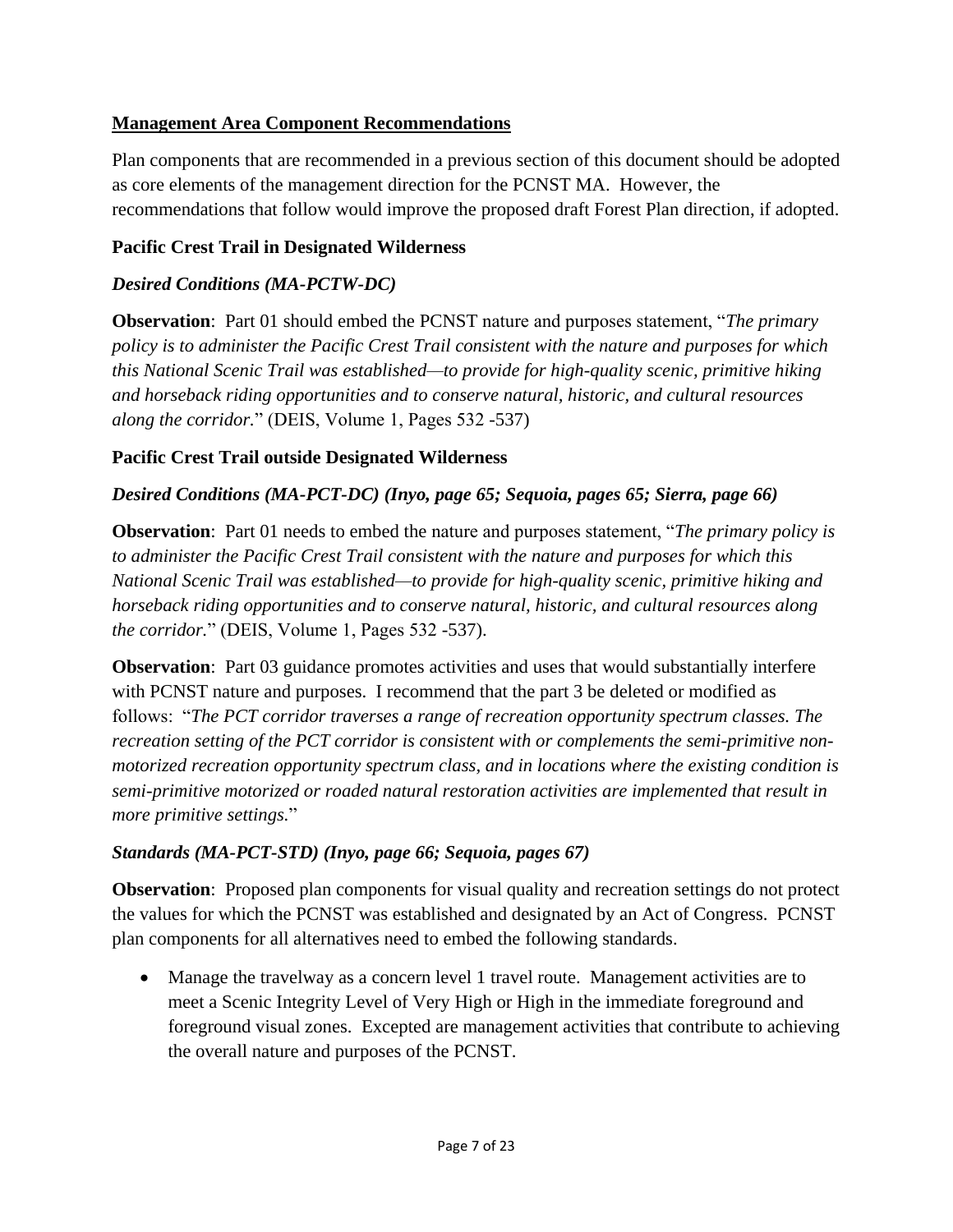- o *Forest-wide Standard: Management activities are to meet a Scenic Integrity Level of Very High, High, or Moderate in the middleground as viewed from the PCNST travel routes.*
- Management actions along the PCNST must be compatible with the ROS settings of Primitive class in wilderness and Primitive or Semi-Primitive Non-Motorized class in non-wilderness*.*

## *Guidelines (MA-PCT-GDL) (Inyo, page 66; Sequoia, pages 67)*

**Observation:** The proposed guidelines that address only new uses and facilities are inconsistent with the National Trail System Act if there are existing uses that substantially interfere with the nature and purposes of the PCNST.

## *Suitability (MA-PCT-SUIT) (Inyo, page 67; Sequoia, pages 68)*

**Recommendation**: I recommend edits and additions, as indicated in the following text, to better address providing for plan components that reflect protecting PCNST values:

01 The Pacific Crest National Scenic Trail management area is not suitable for special-use authorizations for new, [reauthorized, or expanded] communication sites and wind generation sites.

02 On the trail itself, year-round Motorize [vehicle use] and mechanized transport is not suitable, except at designated crossings and on interim routes where determined that the use does not substantially interfere with the PCNST nature and purposes.]

[04 The Management Area is not suitable for timber production. Timber harvest is not scheduled and does not contribute to the allowable sale quantity.]

## **Glossary**

The following definitions should be added to the Glossary of each Forest Plan.

- National Scenic Trail is a designation by Congress, through the provisions of the National Trails System Act of 1968, to establish an area to be part of the National Trails System (16 U.S.C. 1241–1251).
- Nature and purposes of a national scenic trail is term used to describe the character, characteristics, and congressional intent for a designated National Trail, including the resources, qualities, values, and associated settings of the areas through which such trails may pass; the primary use or uses of a National Trail; and activities promoting the preservation of, public access to, travel within, and enjoyment and appreciation of National Trails.<sup>2</sup> The nature and purpose of the PCNST is to provide for high-quality

l <sup>2</sup> Definition from BLM directive MS-6280.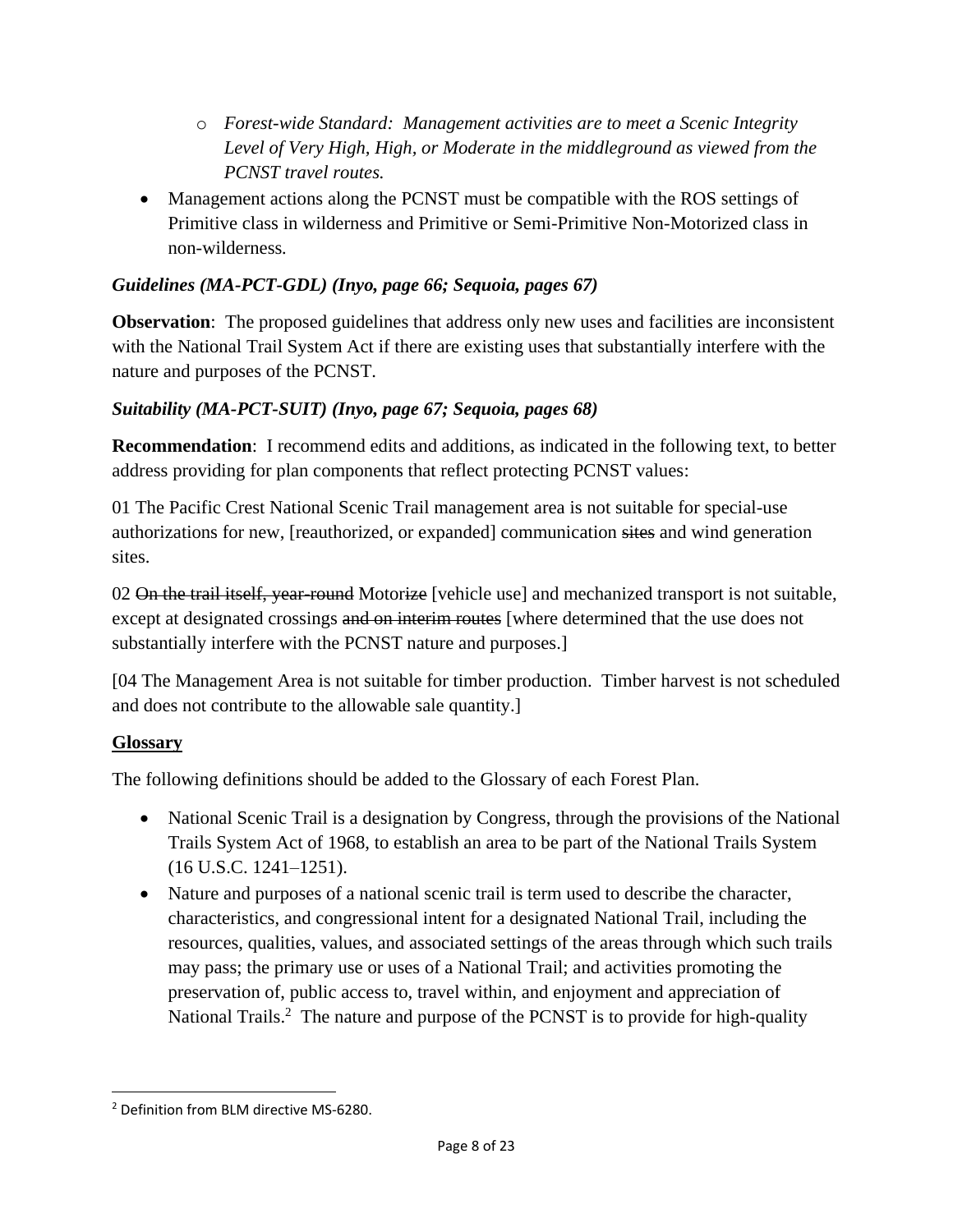scenic, primitive hiking and horseback riding opportunities and to conserve natural, historic, and cultural resources along the corridor.

# **Summary of NFMA and Executive Order Planning Concerns**

The draft plan is not in compliance with NFMA and Executive Order planning requirements, including:

- Integrated Planning (16 U.S.C. 1604(f) and 36 CFR 210(a) and (b)), since PCNST management direction was not adequately integrated into the planning process.
- Forest Plan content requirements (36 CFR 219.10(b)) and E.O. 13195, since proposed multiple-use plan components and the extent of some segments of the PCNST corridor are inconsistent with providing for the protection of PCNST values.
- Forest planning process requirements  $(36 \text{ CFR } 219.5(a)(2))$ , since alternatives did not address appropriate management direction for the PCNST Management Area.

# <span id="page-8-0"></span>**Comments on the Draft Environmental Impact Statement**

There are several issues with the DEIS with the principle concern being that the PCNST Management Area direction is inconsistent with the National Trails System Act, which requires protecting the nature and purposes of the National Scenic Trail. The PCNST management direction must provide for desirable ROS class settings and limit the use of motor vehicle use as required by NTSA Section 7(c). PCNST Comprehensive Planning Relationship to NEPA is discussed further in **Appendix C**. The following is a summary of NEPA issues and concerns:

## **DEIS, Volume 1**

The DEIS describes in Revision Topic 3 Sustainable Recreation and Designated Areas that, "*There is a need to provide sustainable and diverse recreation opportunities that consider population demographic characteristics; reflect desires of local communities, avoid overcrowding and use conflicts, and minimize resource damage; protect cultural resources; update direction for management of wilderness and wild and scenic rivers; and protect the values of the Pacific Crest National Scenic Trail… (Page 7)*

*Alternative C includes the most area of recommended wilderness of all alternatives including many areas the public identified for consideration. It also includes the most areas that would be managed as critical aquatic refuges, including many areas the public identified for consideration. Alternative C also increases the size of the management area for the Pacific Crest National Scenic Trail to include areas that offer iconic views to better provide for the scenic values of the trail… (Page 14)*

# *Pacific Crest Trail*

*The current plans manage the Pacific Crest National Scenic Trail according to direction provided by a 1982 comprehensive management plan (USDA FS 1982) and direction is focused*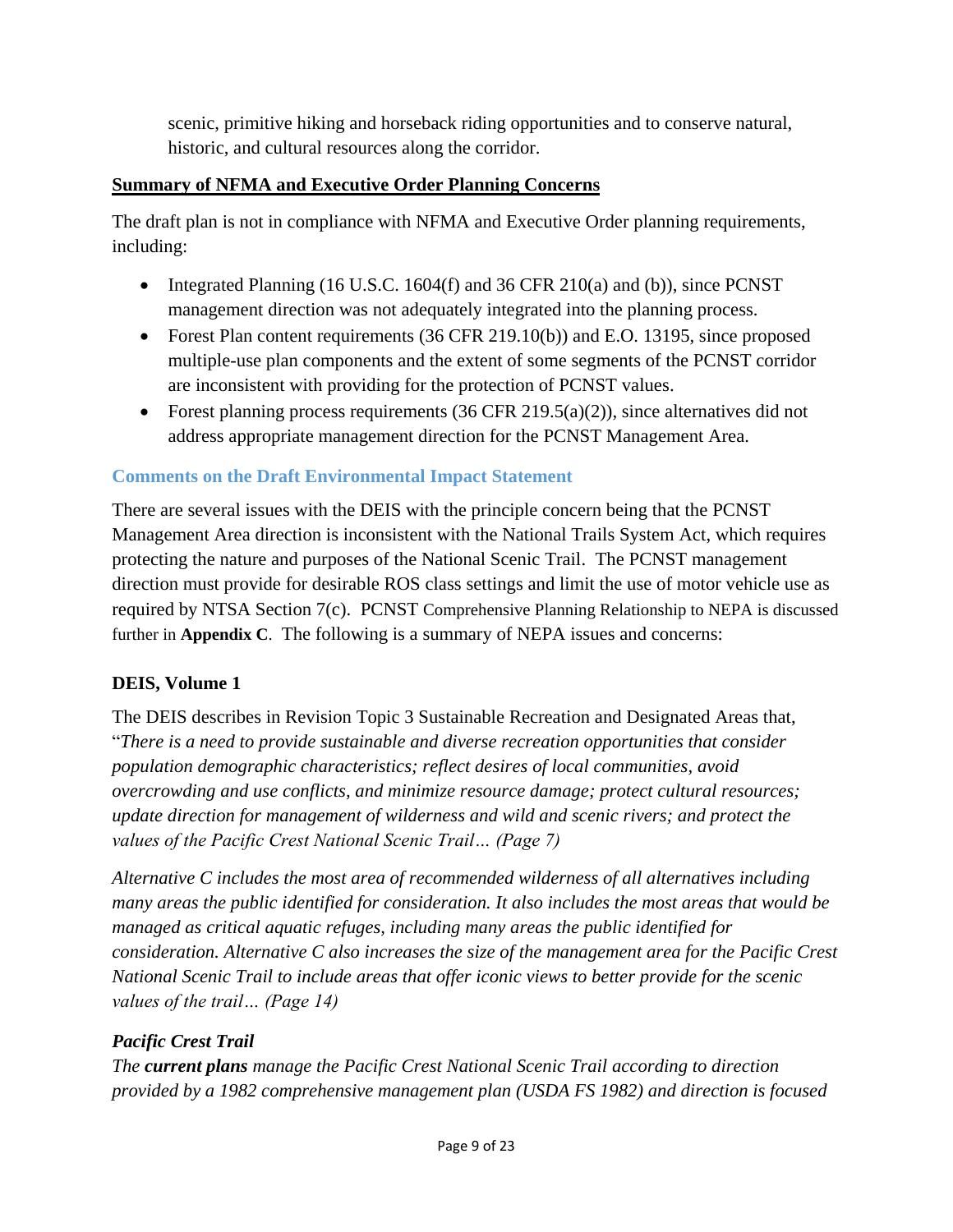*on the trail tread and immediate surroundings. Most of the Pacific Crest Trail is within existing wilderness areas except for 13 miles on the Sequoia National Forest and 5 miles on the Inyo National Forest. In these areas, there is limited specific plan direction to guide activities adjacent to the trail that may impact the scenic and recreational values of the trail… (Page 24)*

## *Pacific Crest Trail – Alternative B*

*The draft forest plans would create a management area allocation for the Pacific Crest National Scenic Trail by defining a corridor of the visual foreground landscape zone (up to one-half mile from the centerline of the trail where visibility is not obscured by terrain) as defined by the Scenery Management System. Management area-specific desired conditions, standards, and guidelines and a management approach would be included to protect the nature, purposes, and resource values of the trail from degradation by activities and development… (Page 31)*

### *Pacific Crest Trail – Alternative C*

*Alternative C would create a management area allocation for the Pacific Crest National Scenic Trail by defining a corridor that includes the same visible foreground (up to one-half mile of centerline of the trail where visibility is not obscured by terrain) of alternative B and also includes lands inventoried as "Scenic Attractiveness A" in the Scenery Management System within the trail's viewshed. The plan direction assigned to the corridor would be the same as alternative B… (Page 36)*

### *Pacific Crest Trail*

*Alternative D would create a management area allocation for the Pacific Crest National Scenic Trail by defining a corridor 1/4 mile from the centerline of the trail. The plan direction assigned to the corridor would be the same as the draft forest plans." (Page 40)*

**Observation**: Alternative C best provides for the nature and purposes values of the PCNST, since it includes the middleground viewshed in some situations and is indirectly protected through other allocations that provide for Primitive and Semi-Primitive Non-Motorized settings. However, this alternative consists of plan components that allow existing uses that may be substantially interfering with the nature and purposes of the PCNST. In addition, the alternative does not provide for establishing outside of wilderness PCNST MA Primitive or Semi-Primitive Non-Motorized ROS settings along the PCNST to protect National Scenic Trail values. Submitted scoping comments addressed these concerns. A reasonable alternative to the proposed action and alternatives is to modify Alternative C to establish a MA corridor that promotes Primitive or Semi-Primitive Non-Motorized ROS class conditions, while recognizing that the PCNST must intermittently cross roads and connect with access points in order to cross linear landscapes. This is a reasonable alternative that needs to be addressed following NEPA process requirements.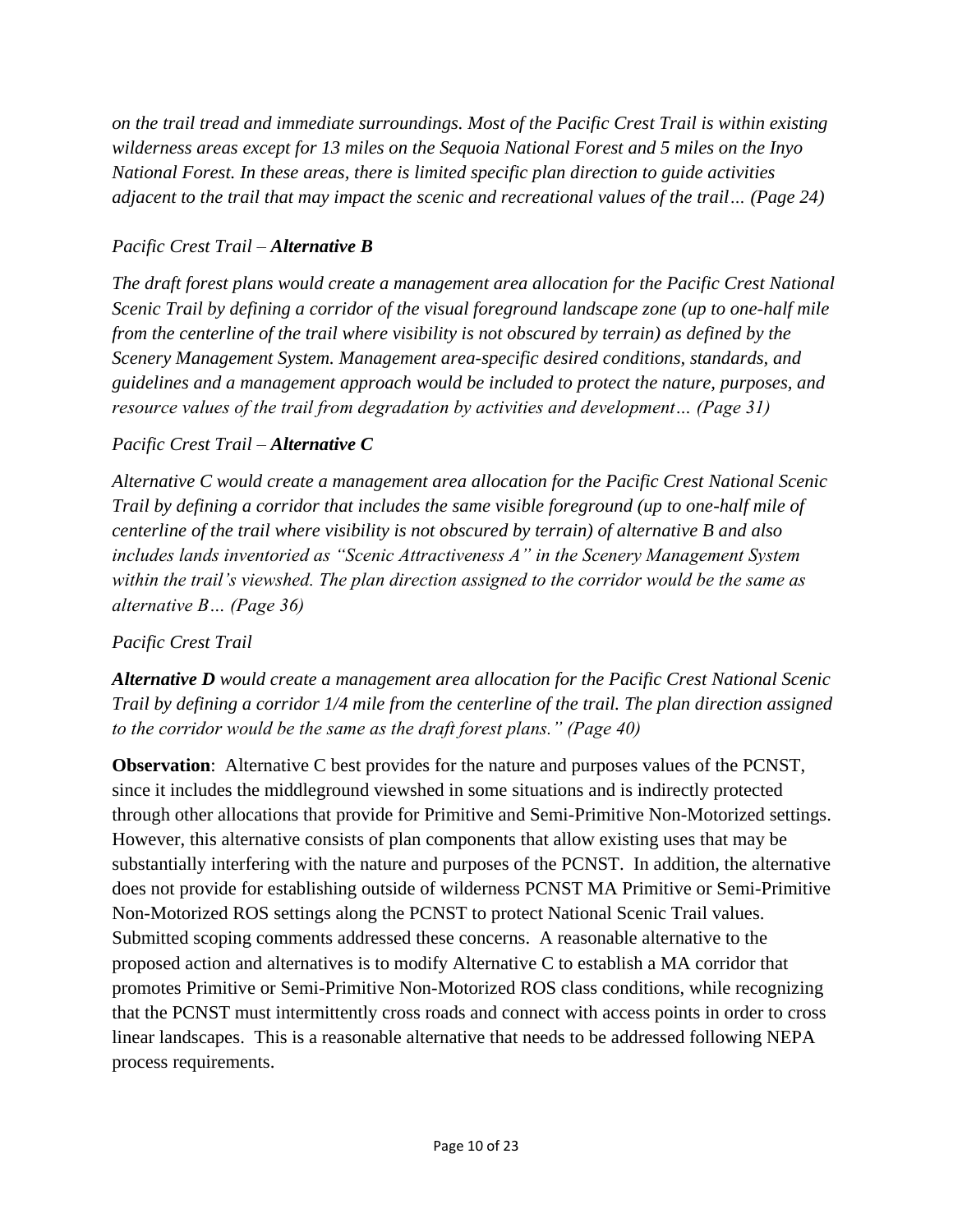### **Pacific Crest National Scenic Trail**

I support and appreciate the following PCNST background discussion: The DEIS states, "*The National Trail System is composed of 30 congressionally designated trails (11 national scenic trails and 19 national historic trails), which stretch for a hundred or thousands of miles each and more than 55,000 miles in total. National scenic and historic trails traverse wilderness, rural, suburban, and urban areas in 49 states connecting with every distinct ecological area or biome in the U.S. They protect crucial conservation areas and provide wildlife migration corridors, as well as education, recreation, and fitness for people of all ages.* 

*The Pacific Crest National Scenic Trail was designated in 1968 by Congress as one of the original national scenic trails. The National Trails System Act directed that these long distance trails provide for maximum outdoor recreation potential and for the conservation and enjoyment of the nationally significant scenic, historic, natural, or cultural qualities of the areas through which such trails may pass. Citizen stewardship and volunteerism were recognized in the Act and have been an integral component of the planning, management, and maintenance of the trail…*

*The 'Pacific Crest National Scenic Trail Comprehensive Plan' was signed by the Chief of the Forest Service in 1982 and set forth direction to guide the development and management of the Pacific Crest Trail (USDA FS 1982a). The primary policy is to administer the Pacific Crest Trail consistent with the nature and purposes for which this National Scenic Trail was established—to provide for high-quality scenic, primitive hiking and horseback riding opportunities and to conserve natural, historic, and cultural resources along the corridor.*

*The Comprehensive Plan directed that each 'National Park, Bureau of Land Management District and National Forest will integrate the direction and guidance provided by the Comprehensive Plan into their respective land management planning processes.' Executive Order No. 13195, Trails for America in the 21st Century (2001), recognized the importance of protecting the trail corridors associated with national scenic trails …to the degrees necessary to ensure that the values for which each trail was established remain intact." (DEIS, Vol. 1, page 532 - 533).*

### **Analysis and Methods**

### *Methods*

The DEIS describes, *"To identify the management area boundaries for each alternative, a geographic information systems model was constructed with the following criteria (see maps in volume 3).* 

• Alternative A: Established based on mileage of trail multiplied by 6 feet in width (general *trail clearing width for 24-inch trail with packstock).*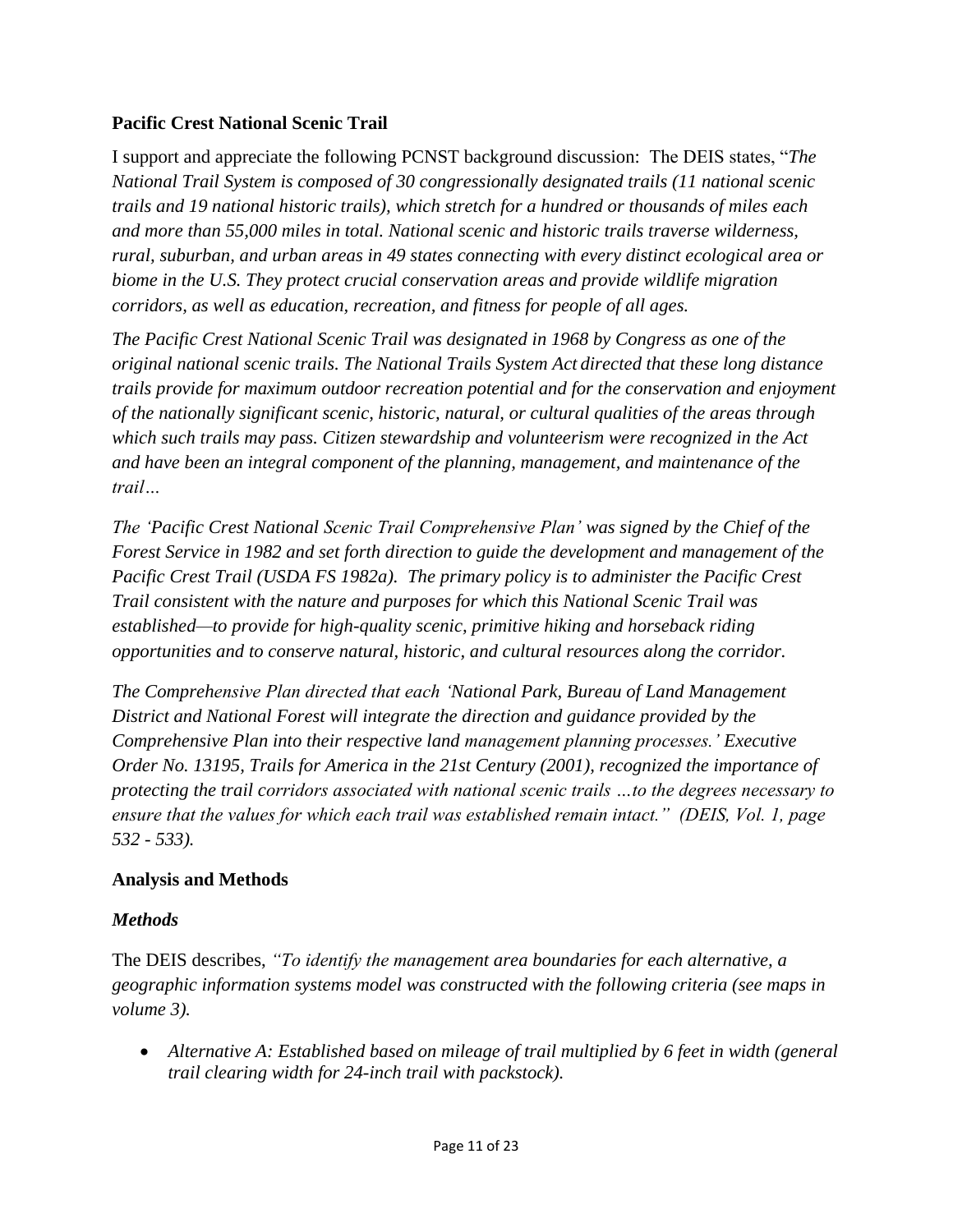- *Alternative B: Established using what topography is seen from the trail platform at 5 feet height up to one-half mile of centerline (foreground).*
- *Alternative C: Established using alternative B plus the Scenic Attractiveness A inventory layer up to 4 miles (middleground).*
- *Alternative D: Established using one-quarter mile management area from centerline of the trail.*

*In this section, key components for the environmental consequence analysis for the Pacific Crest Trail are based on the scenic and recreation resources. The recreation opportunity spectrum provides for the varied recreation opportunities along the trail in terms of setting, activity, and experience (USDA FS 1982b)."*

**Observation**: Methods to develop plan alternatives should have utilized establishing, and where necessary, restoring landscapes to provide for desirable Primitive and Semi-Primitive Non-Motorized ROS settings. The PCNST Comprehensive Plan describes ROS classes under Strategy for Second Level Plans (pages 18-19). The Comprehensive Plan should have, but does not recognize that Primitive and Semi-Primitive Non-Motorized ROS recreation settings contribute to protecting nature and purposes (values) of this National Scenic Trail and that direction for more develop ROS classes allow uses that contribute to substantially interfering with the nature and purposes of the PCNST. The PCNST Comprehensive Plan should be revised for a multitude of reasons and this issue will need to be addressed at that time.

To address substantive scoping comments, and draft plan and DEIS issues, the EIS needs to developed another alternative (Alternative E) that incorporate the scenery provisions of Alternative C and the corridor approach of Alternative D except that the extent of the MA should be one-half mile on each side of the PCNST travelway. In addition, MA components need to be revised as recommend in scoping and these draft Plan comments to be consistent with the National Trails System Act.

Indicators and measures need to be accompanied by the establishment of scenic integrity and ROS setting thresholds (standards) that prevent substantial interferences to the nature and purposes of this National Scenic Trail.

Assumptions should describe that Primitive and Semi-Primitive Non-Motorized ROS setting generally provide for the protection of the PCNST nature and purposes, while Semi-Primitive Motorized, Roaded Natural, Roaded Modified, and Rural settings would degrade those values.

The relationship between the Scenery Management System and Recreation Opportunity Spectrum is described in **Appendix B**.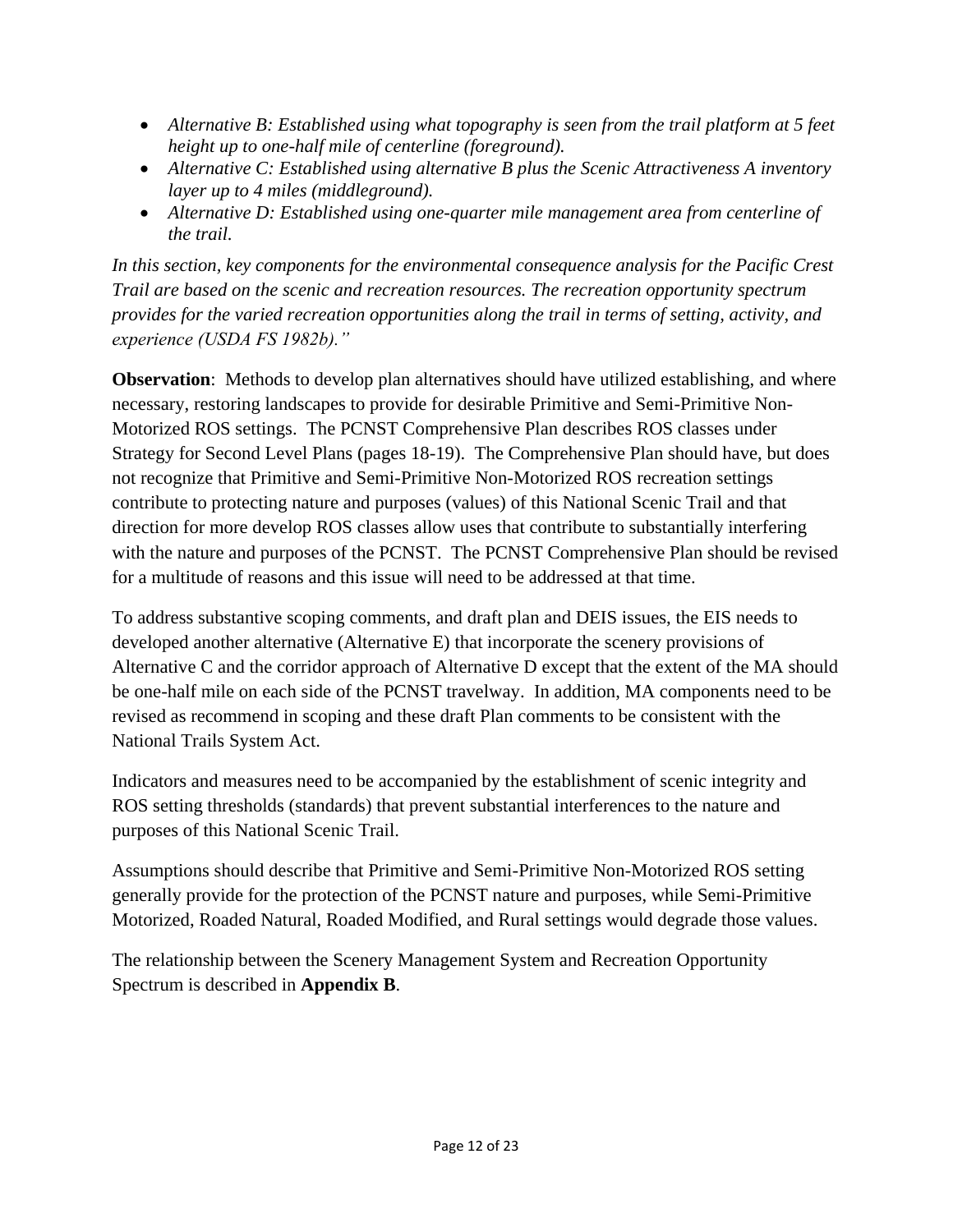## **Affected Environment**

### *Recreation Opportunity*

The DEIS states, *"Management of the Pacific Crest Trail is designed to harmonize with and complement established multiple-use plans to ensure continued benefits from the lands. Managers protect the integrity of the trail by avoidance, mitigation, and modifying management practices as needed" (DEIS, Vol. 1, page 536).*

**Observation**: There were few if any established multiple-use plans when the PCNST was designated by an Act of Congress in 1968. The development and management of National Scenic and Historic Trails (NSHTs) must be based on many facets of the NTSA, a Comprehensive Plan, other applicable laws, Executive Orders, regulations, and policies. In 1976, the National Forest Management Act (NFMA) was enacted requiring integrated plans; as such, new and revised NFMA directed land management plans, and the comprehensive planning for NSHTs, are not predisposed by the 1968 NTSA statement to, "...be designed to harmonize with and complement any established multiple-use plans for that specific area in order to insure continued maximum benefits from the land."

### **Environmental Consequences**

The DEIS states, *"The Pacific Crest Trail Comprehensive Management Plan allows for the full range of the recreation opportunity spectrum to be experienced with rural and urban sections of the trail "generally be(ing) as short as necessary to allow passage across or under highways and railroads or passage through developed areas." (DEIS, Vol. 1, page 544)*

**Observation**: The PCNST Comprehensive Plan describes ROS classes under Strategy for Second Level Plans (pages 18-19). However, the Comprehensive Plan did not recognize that Primitive and Semi-Primitive Non-Motorized ROS recreation settings contribute to protecting nature and purposes (values) of this National Scenic Trail. Management direction allowed in more develop ROS classes permit uses that contribute to substantial interfering with the nature and purposes of the PCNST. However, where passing through non-Federal lands and across highways, the statement that "*generally be(ing) as short as necessary to allow passage across or under highways and railroads or passage through developed areas*" appropriately recognizes that all landscapes must be utilized to connect the PCNST from Mexico to Canada.

The effects on the nature and purposes of the PCNST should be described in relation to established resource condition thresholds. It is also important to clearly disclose for each alternative the effects on resources that are located outside of wilderness, since the extent of a PCNST MA within wilderness will have little effect on PCNST values and wilderness resources.

Consequences did not evaluate the effect of more than one set of PCNST plan components, which limited the range of alternatives. Plan components recommended in scoping comments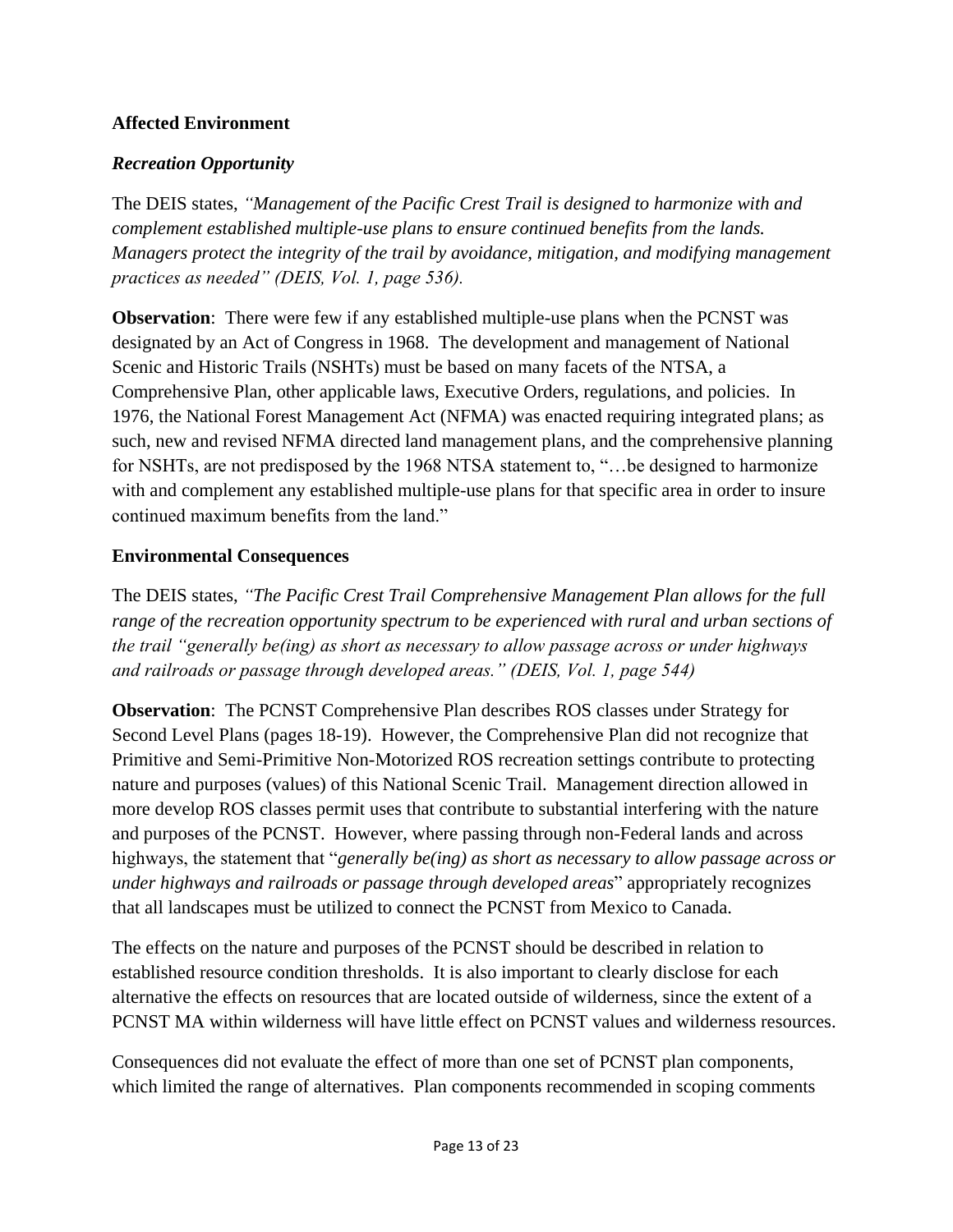would provide for a higher level of protection than those adopted for the draft plans and should be analyzed following NEPA processes. Establishing a PCNST MA corridor with Primitive or Semi-Primitive Non-Motorized characteristics outside of wilderness would benefit PCNST values, including associated recreation, water, wildlife, and fish resources. This alternative should be analyzed and effects disclosed.

## **Timber Suitability and Management, DEIS**

DEIS, Appendix A states, "*If present, the following areas were considered withdrawn from timber production: …national scenic trails."*

**Observation**: I support this consideration for addressing designated areas as not being suitable for timber production. This direction needs to be reflected in plan components.

## **Alternative Recommendation**

If the responsible officials were to choose from the Proposed Action and alternatives presented in the DEIS, I would recommend that Alternative C be selected due to direct and indirect PCNST protection provided by the overall resource allocations. However, I would prefer that a new alternative be developed with the PCNST MA components that are described in scoping comments and in this review of the draft Plan and DEIS.

## **Summary of NEPA Concerns**

The DEIS is not in compliance with NEPA<sup>3</sup> process requirements, including:

- Reasonable range of alternatives (40 CFR 1502.14), since the management direction for PCNST is inconsistent with the requirements of the NTSA. In addition, none of the alternatives addressed substantive public comments relating to establishing more primitive ROS settings for the non-wilderness PCNST MA.
- Environmental consequences  $(40 \text{ CFR } 1502.16, 40 \text{ CFR } 1508.7, \text{ and } 40 \text{ CFR } 1508.8)$ , since the effects of the proposed action and alternatives on the PCNST nature and purposes are not described in relation to thresholds. This would include not disclosing the effects of plan components that would allow activities and use that substantially interfere with the nature and purposes of the PCNST.

Thank you for considering these comments.

Greg Warren

l

Attachment A – Scoping Comments

<sup>&</sup>lt;sup>3</sup> 36 CFR Part 220 does not lessen the applicability of the CEQ 40 CFR 1500 regulations (see 36 CFR 220.1(b)).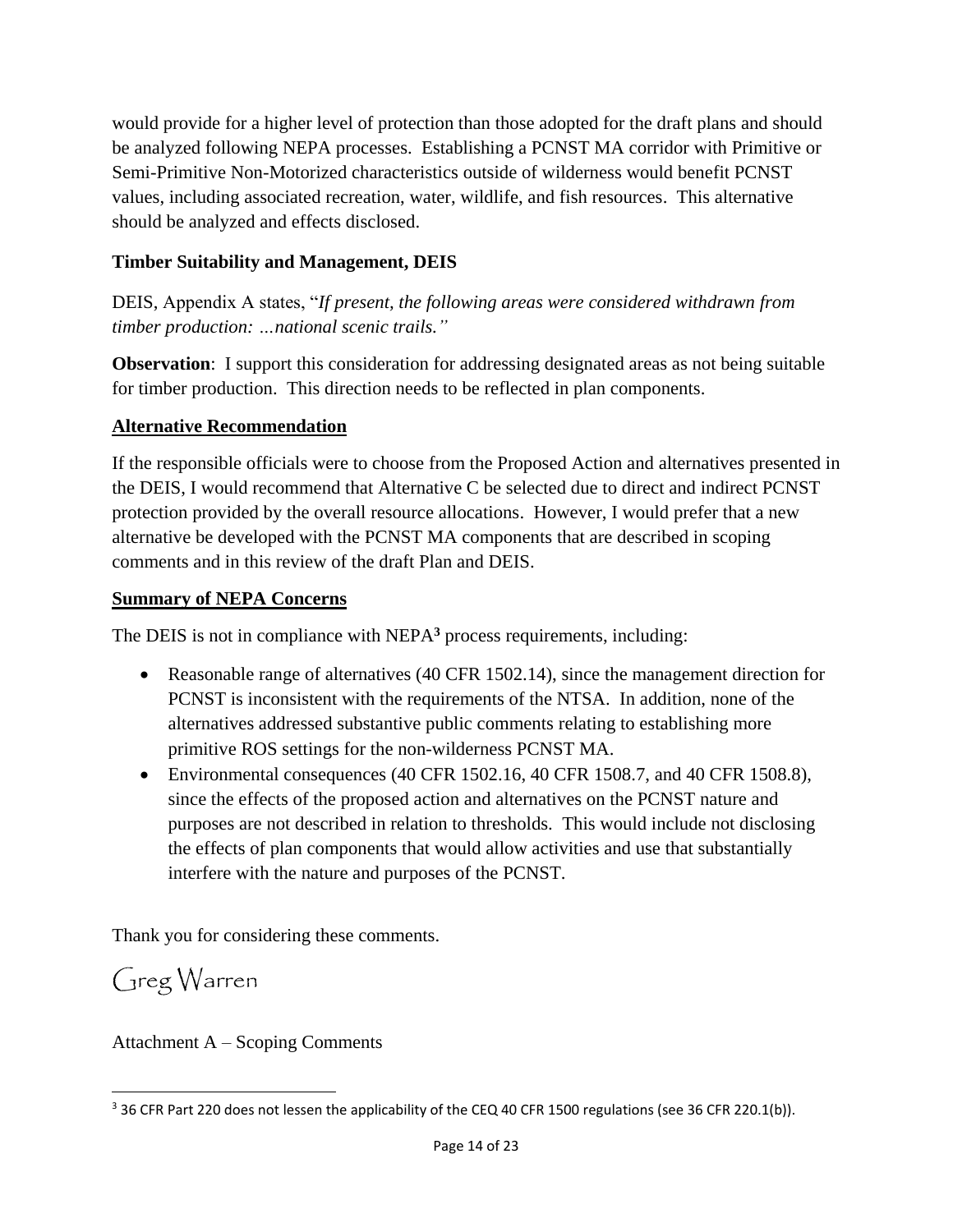### <span id="page-14-0"></span>Appendix A – Development and Management of the National Trails System

The development and management of National Trails must be based on many facets of the NTSA, other applicable laws, Executive Orders, regulations, and policies. Planning guidance for the National Trails System has been modified several times since the legislation was enacted in 1968, which authorized and designated the PCNST. In 1976, the National Forest Management Act (NFMA) was enacted requiring integrated plans; as such, new and revised NFMA directed land management plans, and the comprehensive planning for NSHTs, are not predisposed by the 1968 NTSA guidance to, "…be designed to harmonize with and complement any established multiple-use plans for that specific area in order to insure continued maximum benefits from the land." Development and management guidance found in the NTSA is summarized below and related to other laws and the PCNST:

(1) The NTSA, as amended, is the principal legislation that influences the development and management of the PCNST. The NTSA Statement of Policy describes the purpose of the legislation in Section 2(a), "In order to provide for the ever-increasing outdoor recreation needs of an expanding population and in order to promote the preservation of, public access to, travel within, and enjoyment and appreciation of the open-air, outdoor areas and historic resources of the Nation, trails should be established… and (ii) secondarily, within scenic areas and along historic travel routes of the Nation which are often more remotely located."

(2) The NTSA, Section 3(a)(2) describes location criteria as, "National scenic trails, established as provided in section 5 of this Act, which will be extended trails **so located** [emphasis added] as to provide for maximum outdoor recreation potential and for the conservation and enjoyment of the nationally significant scenic, historic, natural, or cultural qualities of the areas through which such trails may pass…,"

(3) The NTSA, Section 7(a)(2) is important for it directs the establishment of the PCNST designated area. "The appropriate Secretary shall select the rights-of-way for national scenic and national historic trails and shall publish notice thereof of the availability of appropriate maps or descriptions in the Federal Register." This is an essential task that needs to be completed for the PCNST and many other National Trails.

(4) The NTSA Section 7(a)(2) further expresses that the, "Development and management of each segment of the National Trails System shall be designed to harmonize with and complement any established multiple-use plans for that specific area in order to insure continued maximum benefits from the land." The following parses this Section  $7(a)(2)$  sentence, and reviews other planning requirements, to try to better understand the intent and legal requirements of this NTSA Section 7(a)(2) guidance:

(a) What is a "segment of the National Trails System?" To place this in context, it is important to recognize that the components of the "National Trails System," includes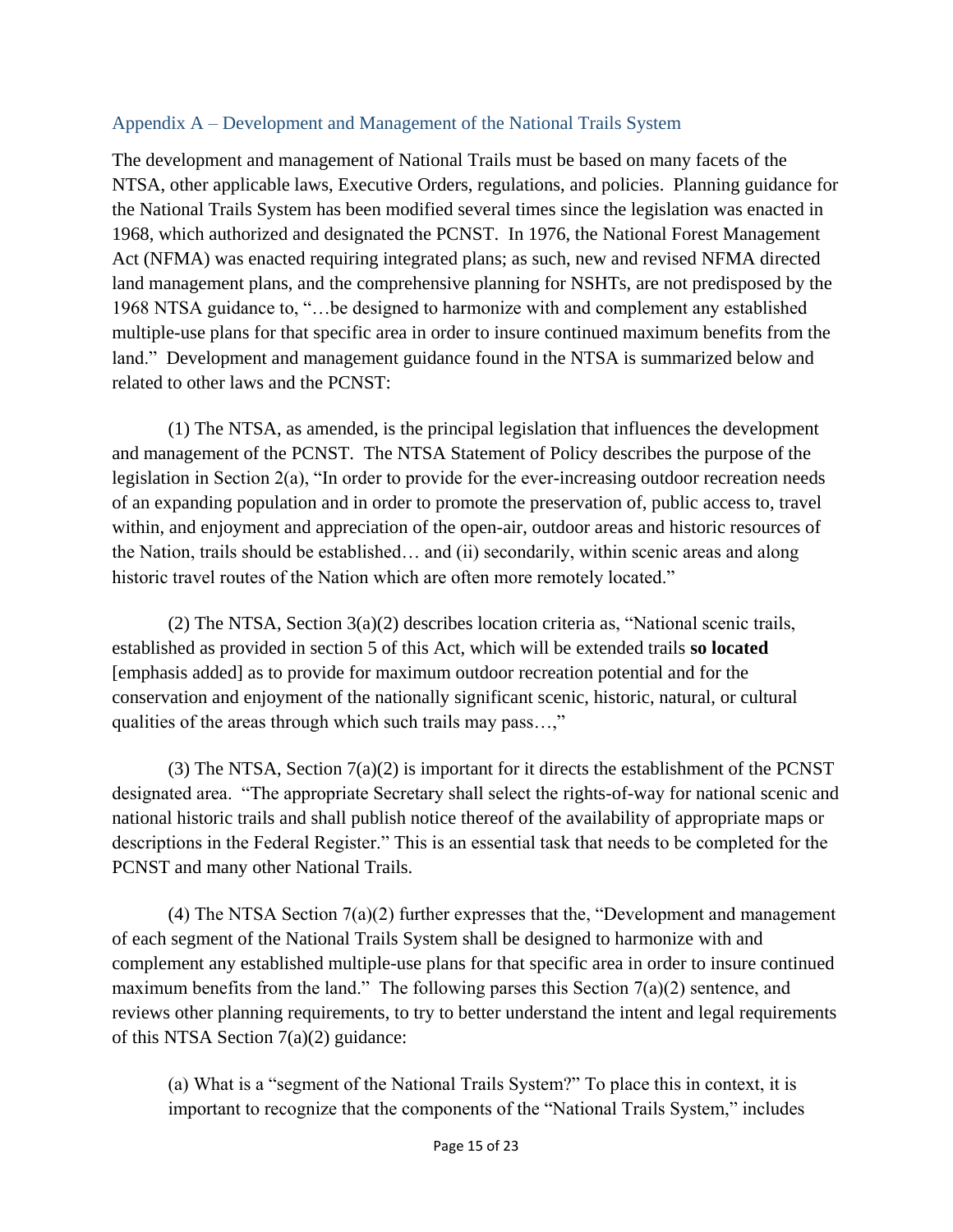National Recreation Trails (NRTs), National Scenic Trails (NSTs), National Historic Trails (NHT), and Side or Connecting Trails. A simple definition of a segment is, "one of the parts into which something can be divided." The parts of the National Trails System would be each congressionally and administratively designated National Trail component.

(b) What is intended by the guidance to, "be designed to harmonize with and complement any established multiple-use plans for that specific area?" Forest Service policy approved by Chief J. Max Peterson described that, "Development and administration of a National Scenic Trail or National Historic Trail will ensure retention of the outdoor recreation experience for which the trail was established. Each segment of a trail should be designed to harmonize with and complement any established land management plans for that specific area in order to ensure continued maximum benefits from the land. Decisions relating to trail design and management practices should reflect a philosophy of perpetuation the spectrum of recreation objectives envisioned for the trail users. Land management planning should describe the planned actions that may affect that trail and its associated environments. Through this process, resource management activities prescribed for land adjacent to the trail can be made compatible with the purpose for which the trail is established. The objective is to maintain or enhance such values as esthetics, natural features, historic and archeological resources, and other cultural qualities of the areas through which a National Scenic or National Historic Trail goes"  $(FSM 2353.4(1)(d) -$  Administration  $(FSM 1/80$  Amend  $85 -$  now expired).

(c) What is intended by the guidance, "to insure continued maximum benefits from the land?" This statement reinforces the phrase, "shall be designed to harmonize with and complement any established multiple-use plans." Though, this is confusing since "maximum benefits of the land" is not found in the definition of multiple-use as described in the Multiple Use Sustained-Yield Act (MUSYA) of 1960.<sup>4</sup>

Specific to National Scenic Trails, an optimum location assessment may find that where possible designing the rights-of-way corridor to pass through inventoried Primitive and Semi-Primitive Non-Motorized Recreation Opportunity Spectrum (ROS) settings, and then managing the selected corridor to maintain those ROS settings characteristics, would assure continued benefits of the land that best meet the needs of the American people.

(5) NTSA, Section 7(c) states, "National scenic or national historic trails may contain campsites, shelters, and related-public-use facilities. Other uses along the trail, which will not substantially interfere with the nature and purposes of the trail, may be permitted by the

 $\overline{\phantom{a}}$ 

<sup>4</sup> Multiple Use is defined as, "management of all the various renewable surface resources of the national forests so that they are utilized in the combination that will best meet the needs of the American people ...."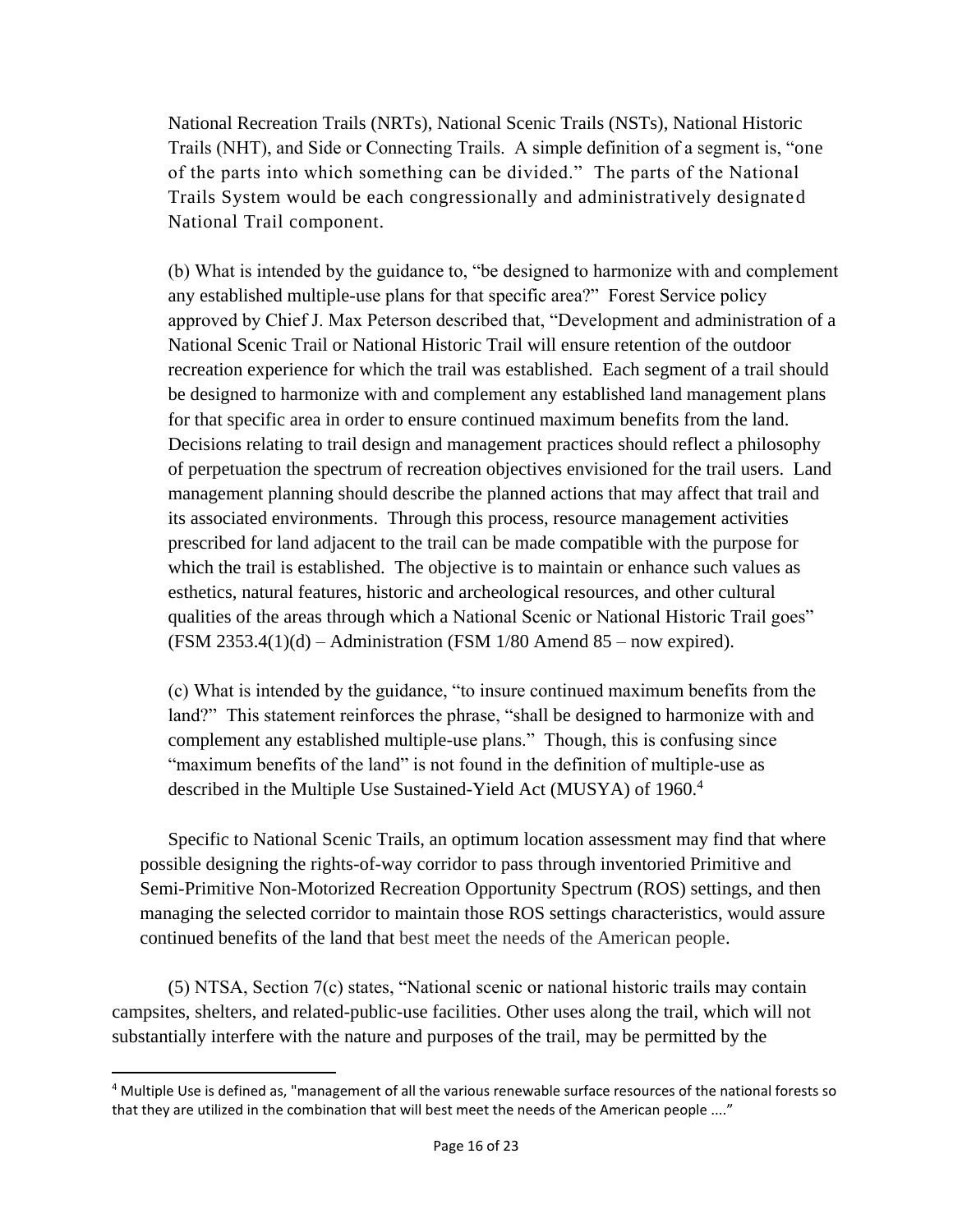Secretary charged with the administration of the trail. Reasonable efforts shall be made to provide sufficient access opportunities to such trails and, to the extent practicable, efforts be made to avoid activities incompatible with the purposes for which such trails were established. The use of motorized vehicles by the general public along any national scenic trail shall be prohibited…." This section was also adopted in 1968 and has clear implications to the development and management of NSHTs. It is implicit that the nature and purposes of each designated NSHT be established to not only understand acceptable uses along a National Trail, but also for guiding the selection of the rights-of-way and the establishment of a NSHT management corridor.

(6) In 1976, the National Forest Management Act (NFMA) was enacted requiring integrated plans.

(7) In 1978, the NTSA was amended adding Section 7(k) to address the management and development issues associated with private land along a NSHT stating, "For the conservation purpose of preserving or enhancing the recreational, scenic, natural, or historical values of components of the national trails system, and environs thereof as determined by the appropriate Secretary, landowners are authorized to donate or otherwise convey qualified real property interests to qualified organizations consistent with section 170(h)(3) of the Internal Revenue Code of 1954, including, but not limited to, right-of-way, open space, scenic, or conservation easements…." This direction is specific to private land, but identifies the importance "of preserving or enhancing the recreational, scenic, natural, or historical values" along a National Trail.

(8) In 1978, the NTSA was amended adding Section 5(e) to require the development of a Comprehensive Plan directing that, "a comprehensive plan for the management, and use…."

(9) In 1982, planning regulations for the NFMA were established requiring the development of one integrated plan.

(10) In 2001, Executive Order 13195 – Trails for America – addressed development and management of NSHTs by directing in Section 1(b), "Protecting the trail corridors associated with national scenic trails...to the degrees necessary to ensure that the values for which each trail was established remain intact...." This E.O. supplements the NTSA by clearly identifying the need to protect NSHT corridors.

(11) In 2012, the NFMA Planning Rule was amended and conforming directives were subsequently issued in 2015.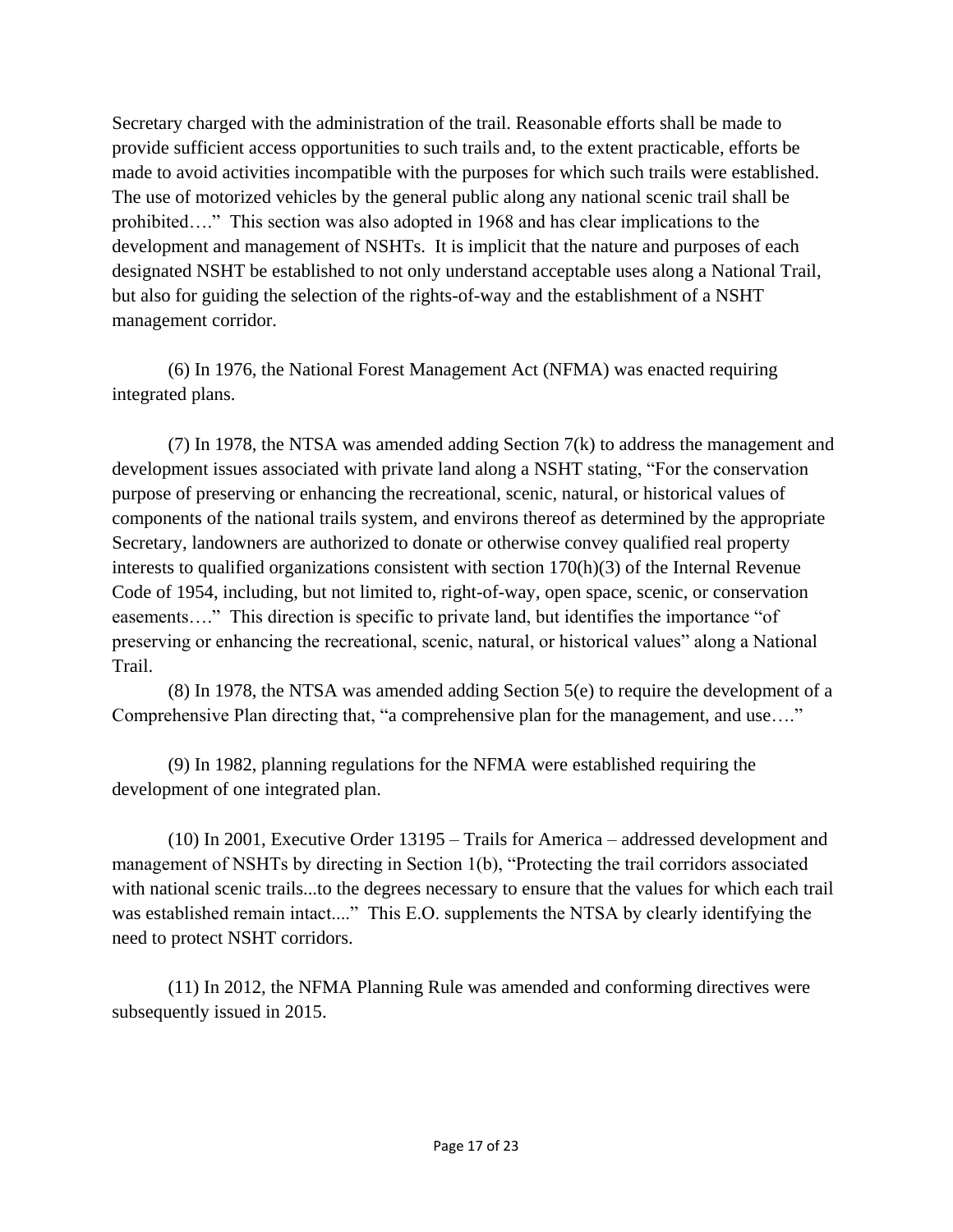### <span id="page-17-0"></span>Appendix B – SMS and ROS Relationship

The relationship between the Scenery Management System and the Recreation Opportunity Spectrum systems are discussed in the Landscape Aesthetics Handbook. Landscape Aesthetics - A Handbook for Scenery Management (Agricultural Handbook Number 701); Appendix F - 1 - Recreation Opportunity Spectrum:

"Recreation planners, landscape architects, and other Forest Service resource managers are interested in providing high quality recreation settings, experiences, and benefits for their constituents. This is accomplished, in part, by linking the Scenery Management System and the Recreation Opportunity Spectrum (ROS) System. In addition, providing a single constituent inventory and analysis for both systems is helpful in coordinating management practices.

Esthetic value is an important consideration in the management of recreation settings. This is especially so in National Forest settings where most people expect a natural appearing landscape with limited evidence of "unnatural" disturbance of landscape features…

Although the ROS User's Guide mentions the need for establishing a value for different landscapes and recreation opportunities within a single ROS class in the attractiveness overlay, there is currently no systematic approach to do so. For instance, in most ROS inventories, all lands that are classified semi-primitive non-motorized are valued equally. Some semi-primitive non-motorized lands are more valuable than others because of existing scenic integrity or scenic attractiveness. The Scenery Management System provides indicators of importance for these in all ROS settings. Attractiveness for outdoor recreation also varies by the variety and type of activities, experience, and benefits possible in each setting…

In the past, there have been apparent conflicts between The Visual Management System sensitivity levels and ROS primitive or semi-primitive classes. One apparent conflict has been where an undeveloped area, having little existing recreation use and seldom seen from sensitive travel routes, was inventoried using The Visual Management System. The inventory led to a "sensitivity level 3" classification, and thus apparently contradicted ROS inventory classes of primitive or semi-primitive non-motorized or semi-primitive motorized. Using criteria in The Visual Management System, in a variety class B landscape with a sensitivity level 3, the initial visual quality objective is "modification" or "maximum modification," depending on surrounding land classification. However, because of factors such as few social encounters, lack of managerial regimentation and control, and feelings of remoteness, the same area having little existing recreation use may establish an ROS primitive, semiprimitive nonmotorized, or semi-primitive motorized inventory classification. There have been concerns over the premise of The Visual Management System that the visual impact of management activities become more important as the number of viewers increases; yet The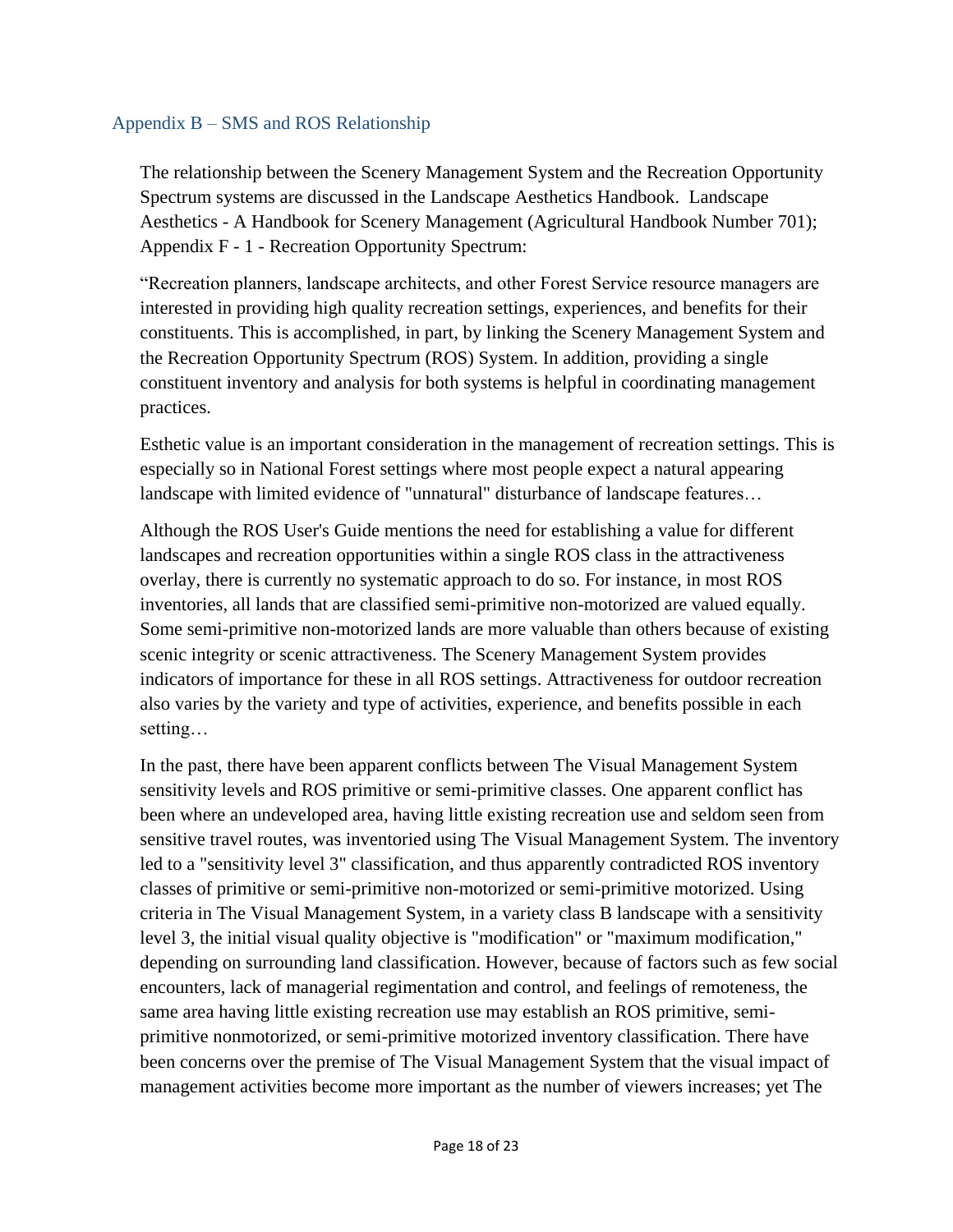ROS System emphasizes solitude, infrequent social encounters, and naturalness at the primitive end of the spectrum, with frequent social encounters and more evident management activities at the urban end. Value or importance are dependent on more than the number of viewers or users, and the key is that both the Scenery Management System and ROS are first used as inventory tools. Land management objectives are established during, not before, development of alternatives. Where there does appear to be a conflict in setting objectives for alternative forest plans, the most restrictive criteria should apply. An example might be an undeveloped land area in a viewshed managed for both middleground partial retention and semi-primitive non-motorized opportunities. Semi-primitive non-motorized criteria are usually the more restrictive.

The Scenery Management System and ROS serve related, but different, purposes that affect management of landscape settings. In some cases, ROS provides stronger protection for landscape settings than does the Scenery Management System. This is similar to landscape setting protection provided by management of other resources, such as cultural resource management, wildlife management, and old-growth management. In all these examples, there may be management directions for other resources that actually provide higher scenic integrity standards than those reached by the Scenery Management System. Different resource values and systems (the Scenery Management System, the ROS System, cultural resource management, wildlife management, and old growth management) are developed for differing needs, but they are all systems that work harmoniously if properly utilized. In all these examples, there are management decisions made for other resources that result in protection and enhancement of landscape settings."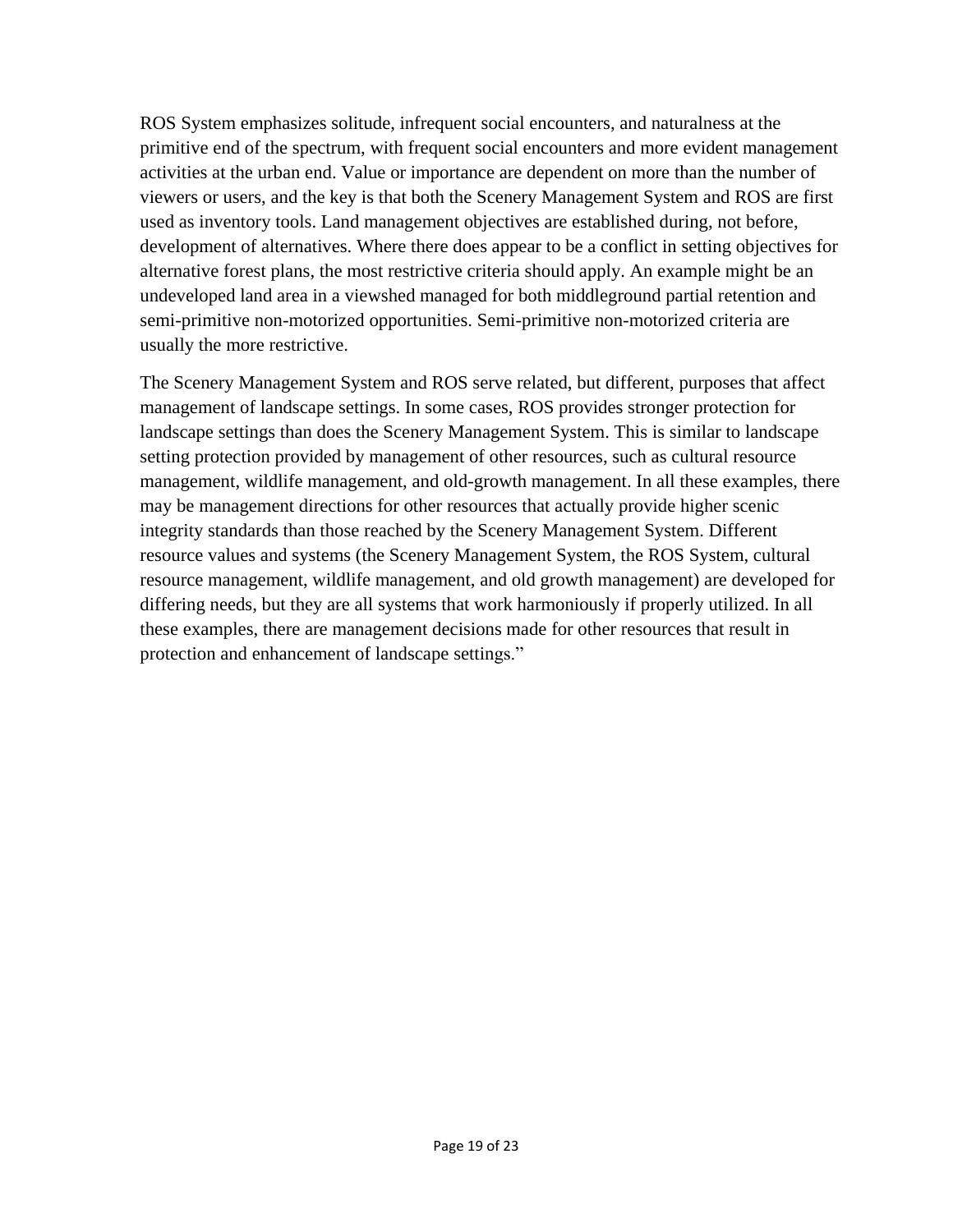### <span id="page-19-0"></span>Appendix C – PCNST Comprehensive Planning Relationship to NEPA

This sections reviews several aspects of the CEQ regulations for implementing  $NEPA<sup>5</sup>$ for addressing National Scenic Trails in land management planning. Information that supplements and clarifies the CEQ planning regulations and 36 CFR Part 220.

### A. Relationship of NEPA to Comprehensive Planning

Forest Service "…recreation planning and management tools that shape the recreation program include the Recreation opportunity spectrum (ROS) [and] Scenery management system… These tools are used to define existing conditions, describe desired conditions, and monitor change. These tools, along with overarching guidance at the national, Department, and Agency levels, serve as the context by which individual national forests and grasslands engage with their communities. In doing so, the unit's recreation-related and amenity-based assets are considered and integrated with a vision for the future that is sustainable and that the unit is uniquely poised to provide. As the current planning rule procedures related to recreation are quite general, these tools contribute to consistency in recreation planning across NFS units.

The recreation opportunity spectrum has been an effective land management planning tool since 1982. The recreation opportunity spectrum is a framework for identifying, classifying, planning, and managing a range of recreation settings. The setting, activity, and opportunity for obtaining experience are arranged along a spectrum of classes from primitive to urban. In each setting, a range of activities is accommodated. For example, primitive settings accommodate primarily non-motorized uses, such as backpacking and hiking; whereas roaded settings (such as roaded natural) or rural settings accommodate motorized uses, such as driving for scenery or access for hunting. Through this framework, planners compare the relative tradeoffs of how different patterns of settings across the landscape would accommodate (or not accommodate) recreational preferences, opportunities, and impacts (programmatic indirect environmental effects) with other multiple uses.

The scenery management system provides a vocabulary for managing scenery and a systematic approach for determining the relative value and importance of scenery in an NFS unit. The system is used in the context of ecosystem management to inventory and analyze scenery, to assist in establishment of overall resource goals and objectives, to monitor the scenic resource, and to ensure high-quality scenery for future generations" (Forest Service Planning Rule, PEIS, page 209).

NEPA document(s) that support a National Scenic Trail comprehensive planning should analyze the effects of a range of alternatives, often covering multiple topics, including but not limited to the selection of the rights-of-way, visual quality, ROS, and carrying capacities. A Comprehensive Plan and supporting NEPA decision documents should typically establish goals, desired conditions, allowable uses, standards (thresholds), guidelines, and the conditions under

l

<sup>5</sup> 40 CFR 1500-1508.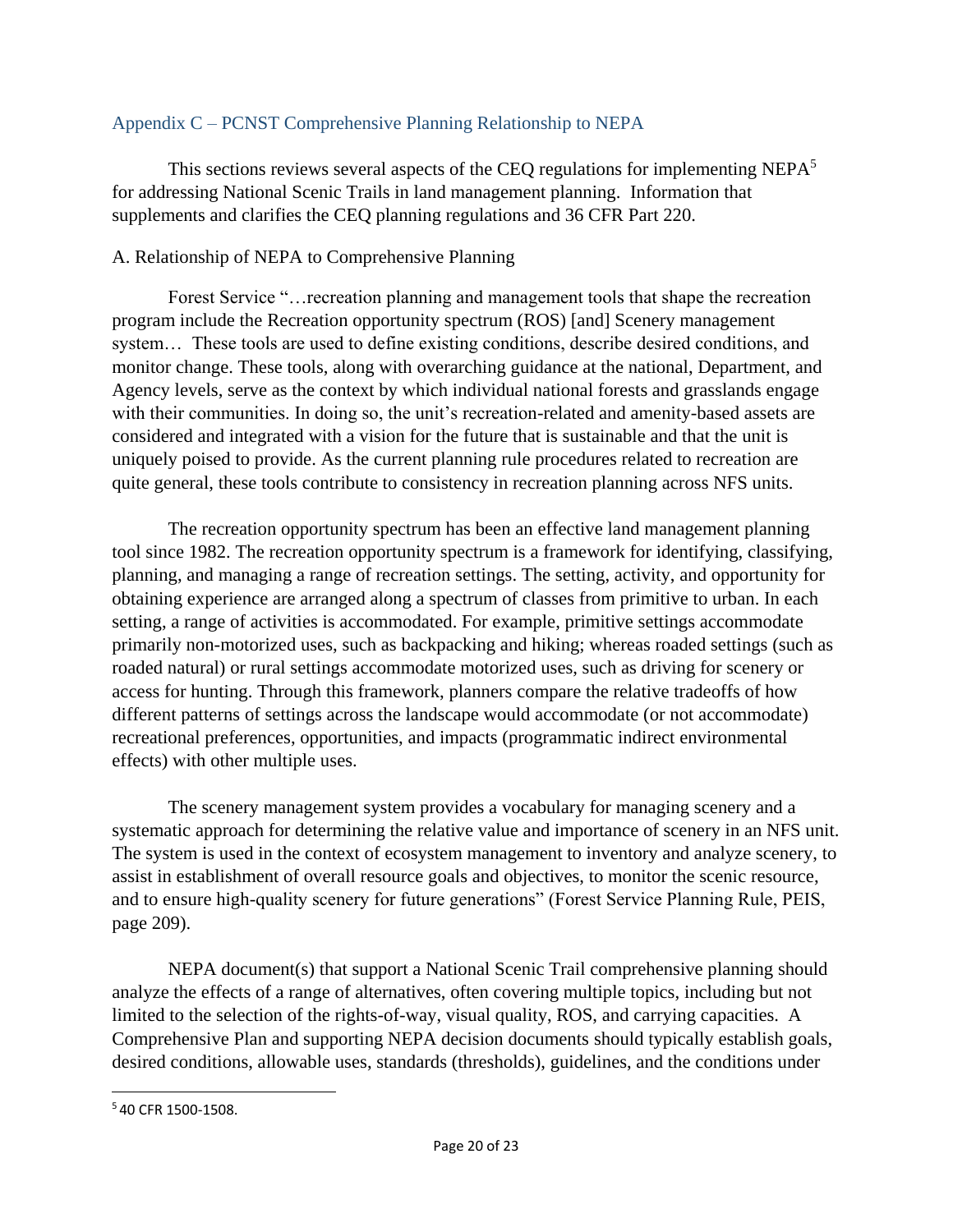which uses are allowed for a discreet geographic area or linear landscape.

The CEQ regulations require that NEPA decision-making processes provide for thoughtful, rigorous evaluation of reasonable options within the scope of the proposed decisions. The decision process involves interested and affected individuals, groups, and governments. The "early and often" interactions that the NEPA suggests in establishing the scope of the proposed actions considered in PCNST comprehensive planning are especially important when identifying significant natural, historical, and cultural resources to be preserved; selecting the rights-of-way; and establishing scenic integrity levels, ROS class settings, and capacities for the management corridor.

Comprehensive Plan requirements (16 U.S.C. 1244 (e) and (f)) have sometimes been addressed through staged or stepped-down decision processes: (1) a Comprehensive Plan establishes broad policy and procedures, (2) land management plans provide integrated resource management direction and address programmatic planning requirements as described in the Comprehensive Plan, and (3) mid-level and site-specific plans complete the comprehensive planning process through field-level actions to construct the travel route and protect the corridor. PCNST comprehensive planning requirements are met once all staged phases are complete. As required by laws and regulations, addressing NTSA planning requirements are to be an integrated part of developing NFMA and FLPMA directed land management plans.

When a federal agency does not make an "overt act," no NEPA requirement to prepare an Environmental Impact Statement (EIS) attaches. However, if some agency action was mandated under a separate statute in relation to that activity but the action was not taken, NEPA does attach and the Administrative Procedure Act applies (40 CFR 1508.18 and 5 U.S.C. 706). The NTSA presents an independent planning requirement to prepare and implement a comprehensive plan including identifying carrying capacity, select the rights-of-way, and in general establish management direction that provides for the nature and purposes values of the NST.

### B. Establishment of the Purpose and Need for Action

A NEPA document must provide the framework for the purpose and need for action and for the decisions to be made of identifying the management corridor and establishing scenic integrity levels, ROS class settings, and carrying capacities. A Comprehensive Plan should establish desired conditions, including the nature and purposes of a National Trail as well as key resource indicators and thresholds that prevent degradation. The outcome of addressing these considerations should facilitate describing the "affected environment" part of the NEPA process.

The "need for action" (or change) is based upon a comparison of the baseline conditions and desired conditions. This comparison establishes both the "scope" of and the "need" for action. The "scope" of and the "need" for the proposed actions establish the basis for determining the reasonable range of alternatives. The purpose and need description represents the "problem to be solved." Defining the scope appropriately (and refining as necessary through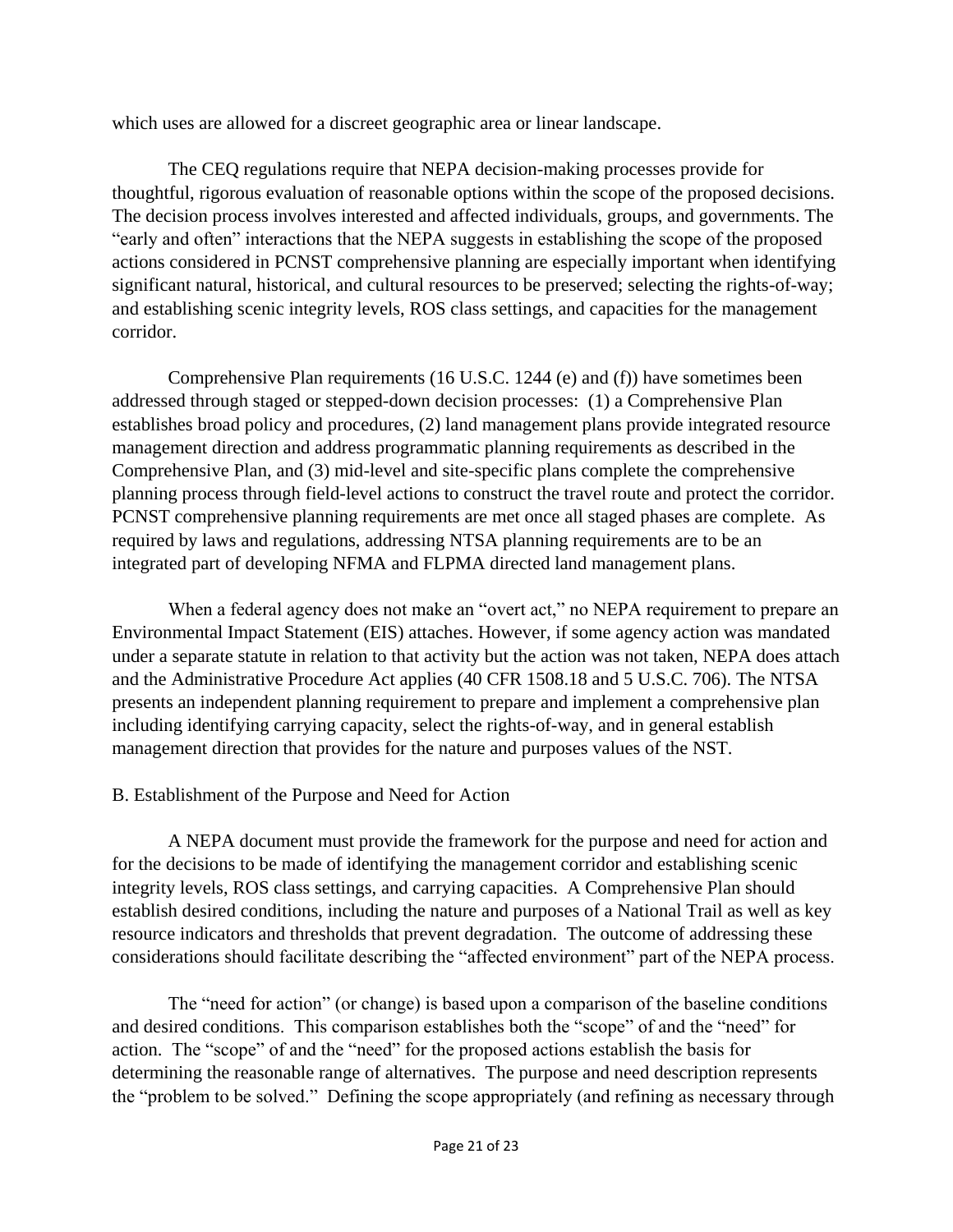the early steps of the NEPA process) improves the overall efficacy of the NEPA document. How broadly or narrowly the scope is described affects the range of reasonable alternatives that can meet the need, which in turn affects how well the range of alternatives and the selected alternative respond to this need.

### C. Identify Proposed Actions and a Reasonable Range of Alternatives

Components of a proposed action in land management planning may include the selection of the rights-of-way and/or identification of the management corridor, and will likely include the establishment of scenic integrity levels, ROS class, and carrying capacities for the National Scenic Trail. The conditions under which a variety of uses are allowed may be labeled as thresholds, standards and guidelines, or other terminology. In regards to addressing scenic integrity, recreation opportunities, and carrying capacities, this step requires that these use conditions be expressed in terms of thresholds that should prevent degradation of NST values.

Distinguish early in the process the importance of certain allowable uses or the conditions of those uses in protecting NST values (avoiding, reducing, or eliminating degradation), and/or enhancing values. Besides providing a clear logic track for the decisions made regarding scenic integrity, recreation opportunities, and carrying capacities, this should also help to identify elements that may need monitoring.

Managed and allowable uses and conditions of use may be either common to all alternatives or may vary by alternative. Managed and allowable uses or conditions of use that would be the same for all alternatives should be identified early in the NEPA process, along with a clear rationale for why those uses or conditions of use would be common to all alternatives.

CEQ regulations also provide guidance regarding the agency's scope of actions. Aspects of an action that are inter-related should be considered during this process.<sup>6</sup> If the purpose and need for action suggest a change from the existing condition, or if there are unresolved conflicts regarding alternative uses of resources, then a "hard look" at a reasonable range of alternatives will be needed.<sup>7</sup>

## D. Analyze the Effects of the Proposed Action and Alternatives

The identification and selection of the rights-of-way may lead to varying degrees of effects, but most often a National Scenic Trail management corridor would be the primary area for addressing the effects analysis. Effects on scenic integrity, ROS class conditions, and carrying capacities should generally be based on analysis of the effects of the allowable uses and conditions of use on NST values that are included in the proposed action and each alternative in the NEPA document. This outcome is also a specific decision aspect of the proposed action or alternatives. The level of precision or certainty of the effects can be guided by the CEQ

 $\overline{\phantom{a}}$ 

<sup>6</sup> 40 CFR 1508.23; 1508.25

<sup>7</sup> 40 CFR 1508.25